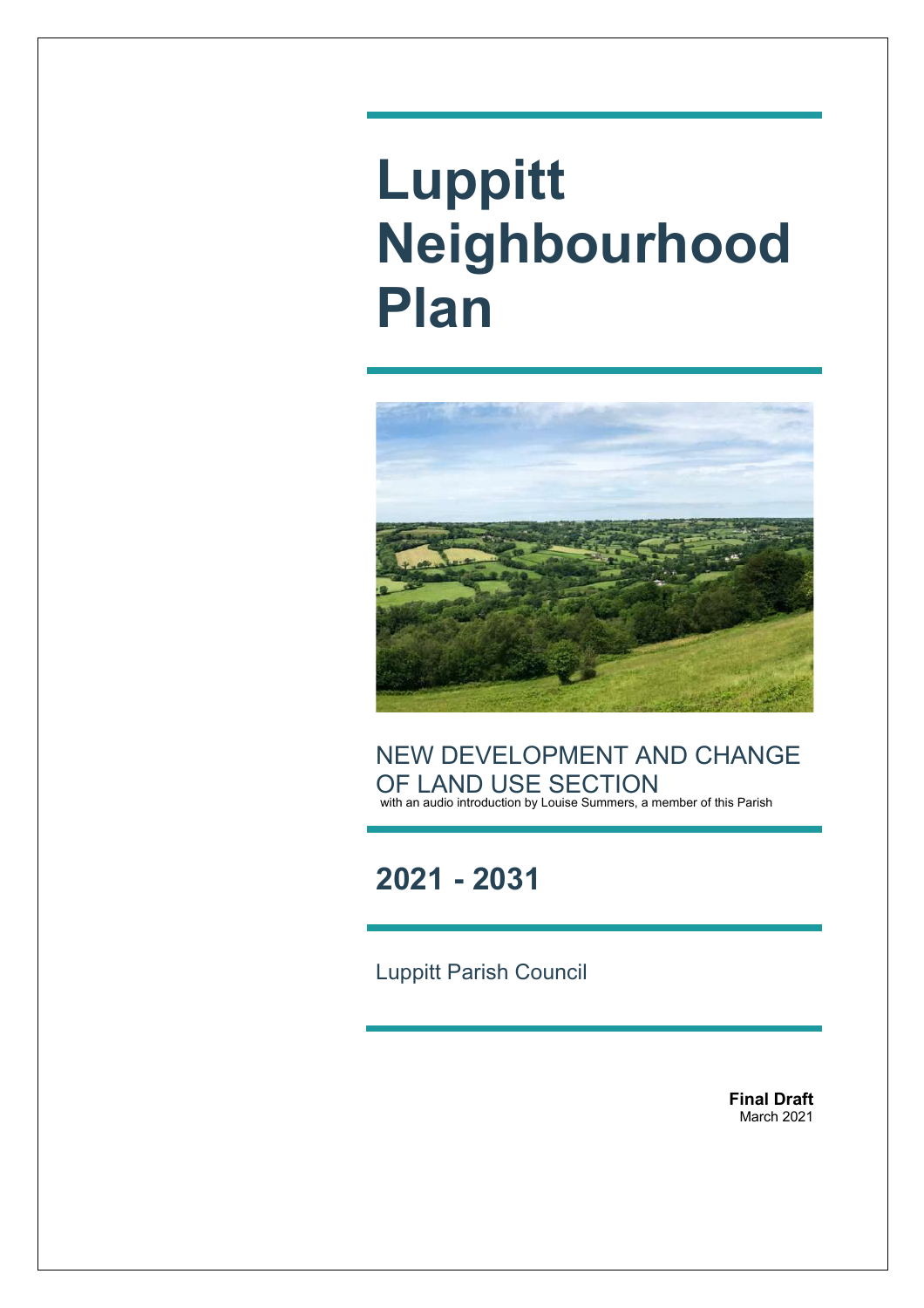## 7. New Development and Change of Land Use<sup>70</sup>

## **7.1 Introduction**

The essential character of Luppitt is that of a farming based rural parish occupying a landscape of rolling and dramatic hills where its peace and tranquillity have remained largely unchanged for generations. A comprehensive assessment of this character is provided in the *Luppitt Landscape Character Assessment*71. Over time very little has changed. In part this is due to the area's relative remoteness, its topography and also to its narrow single track lanes which restrict vehicular access. Since 1991 the landscape has also been protected by its status as an Area of Outstanding Natural Beauty (AONB). In planning terms the parish is defined as a '*countryside area*' <sup>72</sup> i.e. it does not have a 'built-up area boundary' (BUAB) and is therefore subject to a general presumption against development.

The parish community through its response to the *2018 Luppitt Parish Questionnaire73* was unequivocal in its desire to protect the landscape and the unique rural character of Luppitt parish. This was its top priority. It was supportive of the presumption against development, but acknowledged that some small-scale development may be required to address particular challenges facing the community. Amongst these is the lack of truly affordable housing for the younger generation and limited accommodation suitable for dependent relatives and the elderly; the lack of tied housing for those involved in agriculture; and few local employment opportunities. In supporting the principle of some small-scale development to address these issues, the community expressed a very strong preference that any such development should be carried out only on previously used 'brownfield land'.<sup>74</sup> To emphasise the point and to ensure that the unspoilt rural character of the parish is maintained and agricultural land protected, there was no support to develop farmland, woodland or amenity land except for agricultural purposes.

The majority of domestic and farm buildings in the parish originate from the 18th and 19th centuries, many are heritage assets<sup>75</sup> and a large number are buildings Listed as being of architectural or historic importance. There are no modern housing estates in Luppitt and the former council housing at Millrise is the only grouping of relatively modern buildings. Some small-scale development has taken place over the years but this has tended to be an occasional house adding to existing groupings or the replacement of an existing dwelling. Many properties have been refurbished and extended and there are several examples of converted farm buildings. Away from the four settlements<sup>76</sup>, the buildings are thinly spread

<sup>70</sup> Appendix 1 - Definitions

<sup>71</sup> Available at www.luppittparishcouncil.co.uk

<sup>72</sup> Local Plan Strategies 7 and 27 Available at www.eastdevon.gov/uk

<sup>73</sup> Available at www.luppittparishcouncil.co.uk

<sup>74</sup> Appendix 1 - Definitions

<sup>75</sup> Appendix 1 - Definitions

<sup>&</sup>lt;sup>76</sup> Luppitt village, Beacon, Wick and Shaugh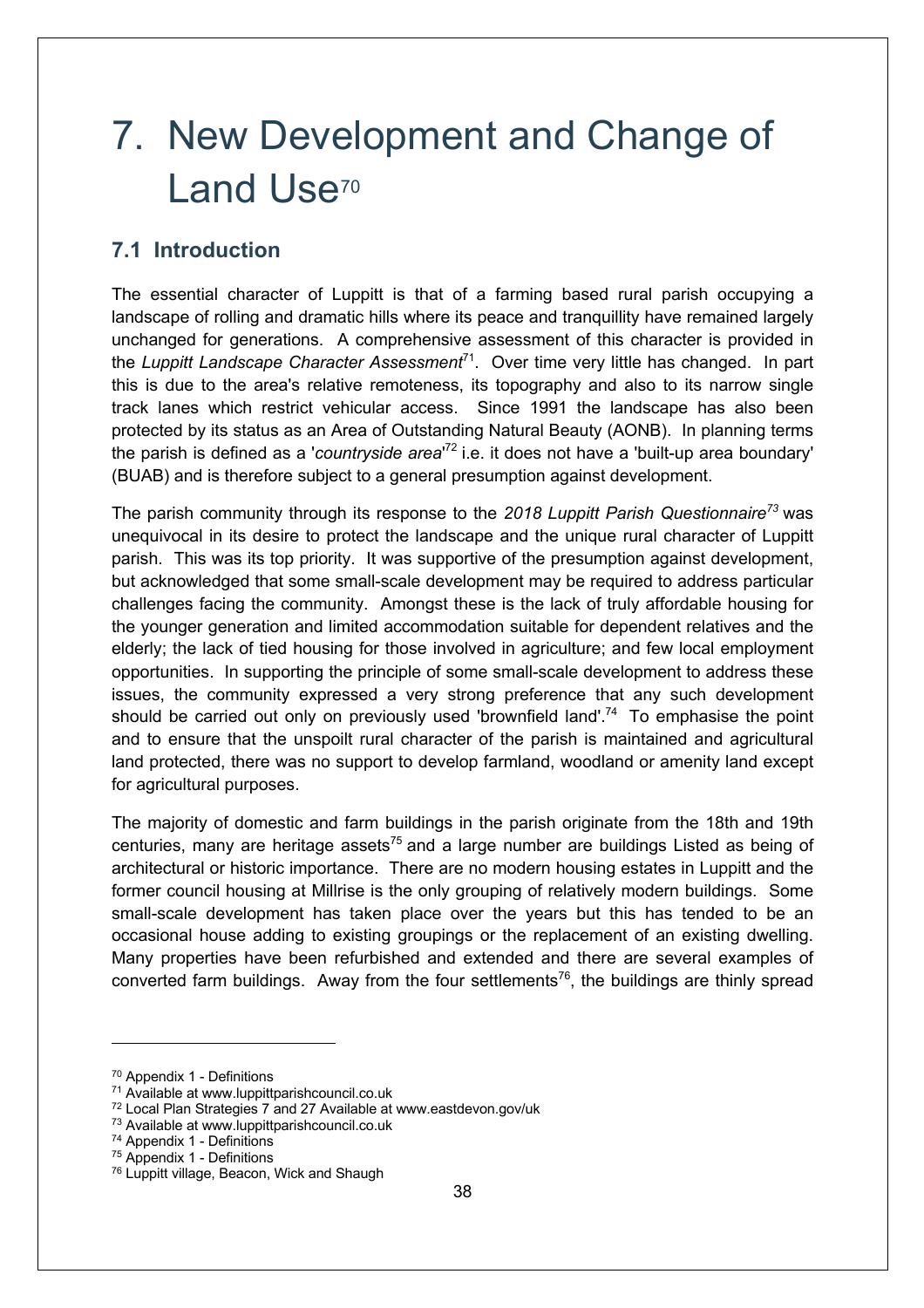over a wide area at an approximate density of one dwelling per 25 acres (0.10 dwellings per ha) which has changed little over time.

## **7.2 Aims and Objectives**

| Aims                                                                                                                                                                                                                                                                                                        | Objectives                                                                                                                                                                                                                                                                |
|-------------------------------------------------------------------------------------------------------------------------------------------------------------------------------------------------------------------------------------------------------------------------------------------------------------|---------------------------------------------------------------------------------------------------------------------------------------------------------------------------------------------------------------------------------------------------------------------------|
| 1. To direct any new development towards<br>'brownfield land'77.                                                                                                                                                                                                                                            | 1.1 Prepare policies to act as safeguards,<br>additional to those in the Local Plan, to ensure<br>that parish farmland, woodland and amenity land<br>are protected from inappropriate development.                                                                        |
| 2. To avoid increased risk of flooding and<br>damage to property, ensure that development<br>does not take place in the flood plains of the<br>River Otter or River Love with the exception of<br>buildings for agricultural use.                                                                           | 2.1 Prepare policies to act as safeguards,<br>additional to those in the Local Plan, to protect<br>the flood plain from inappropriate development.                                                                                                                        |
| 3. To ensure that any new buildings (domestic,<br>commercial or farm-related), extensions,<br>annexes or conversions are sited, designed and<br>built in accordance with guidelines that reflect the<br>traditional rural character of the parish and its<br>heritage.                                      | 3.1 Prepare policies to act as safeguards,<br>additional to those in the Local Plan, to further<br>control the siting, design, scale, height, colour<br>and screening of any new buildings in the parish.                                                                 |
| 4. To ensure that any new buildings (domestic,<br>commercial or farm-related), extensions,<br>annexes or conversions are sited, designed and<br>built in accordance with guidelines to prevent any<br>adverse impact upon the landscape, distant<br>views, the settlements and other existing<br>buildings. | 4.1 Prepare a suite of policies to act as<br>safeguards, additional to those in the Local Plan,<br>to further control the siting, design, scale, height,<br>colour and screening of any new buildings in the<br>parish.                                                   |
| 5. To facilitate the development of affordable<br>housing for the local community providing that<br>the need for it can be proved.                                                                                                                                                                          | 5.1 Commission an independent 'Housing<br>Needs Survey' to determine the level of need for<br>affordable housing in the parish.                                                                                                                                           |
| 6. In the event that any new open market<br>housing is built in the parish, ensure that it<br>reflects the needs of the local community as<br>determined by the output from the 2018 Luppitt<br>Parish Questionnaire <sup>78</sup> .                                                                        | 6.1 Prepare policies to make clear that the<br>Parish Council will generally support applications<br>for smaller houses of up to three bedrooms<br>providing they accord with the policies in this<br>Plan, and will generally resist applications for<br>larger housing. |
| 7. To support the conversion of redundant<br>traditional farm buildings for certain uses as a<br>means of protecting the character and heritage<br>assets of the parish and creating additional small<br>housing units and employment opportunities and<br>supporting tourism.                              | 7.1 Prepare clear and unequivocal policies in<br>this plan to clarify which types of conversion of<br>redundant traditional farm buildings the Parish<br>Council will support.                                                                                            |
| 8. To support the subdivision of existing houses<br>into smaller units of accommodation as a means<br>of increasing the supply of residential units in the<br>parish whilst reducing the pressure for new build                                                                                             | 8.1 Generally support planning applications for<br>the subdivision of existing houses that provide<br>additional residential units subject to conditions.                                                                                                                 |

<sup>77</sup> Appendix 1 - Definitions

<sup>&</sup>lt;sup>78</sup> Available at www.luppittparishcouncil.co.uk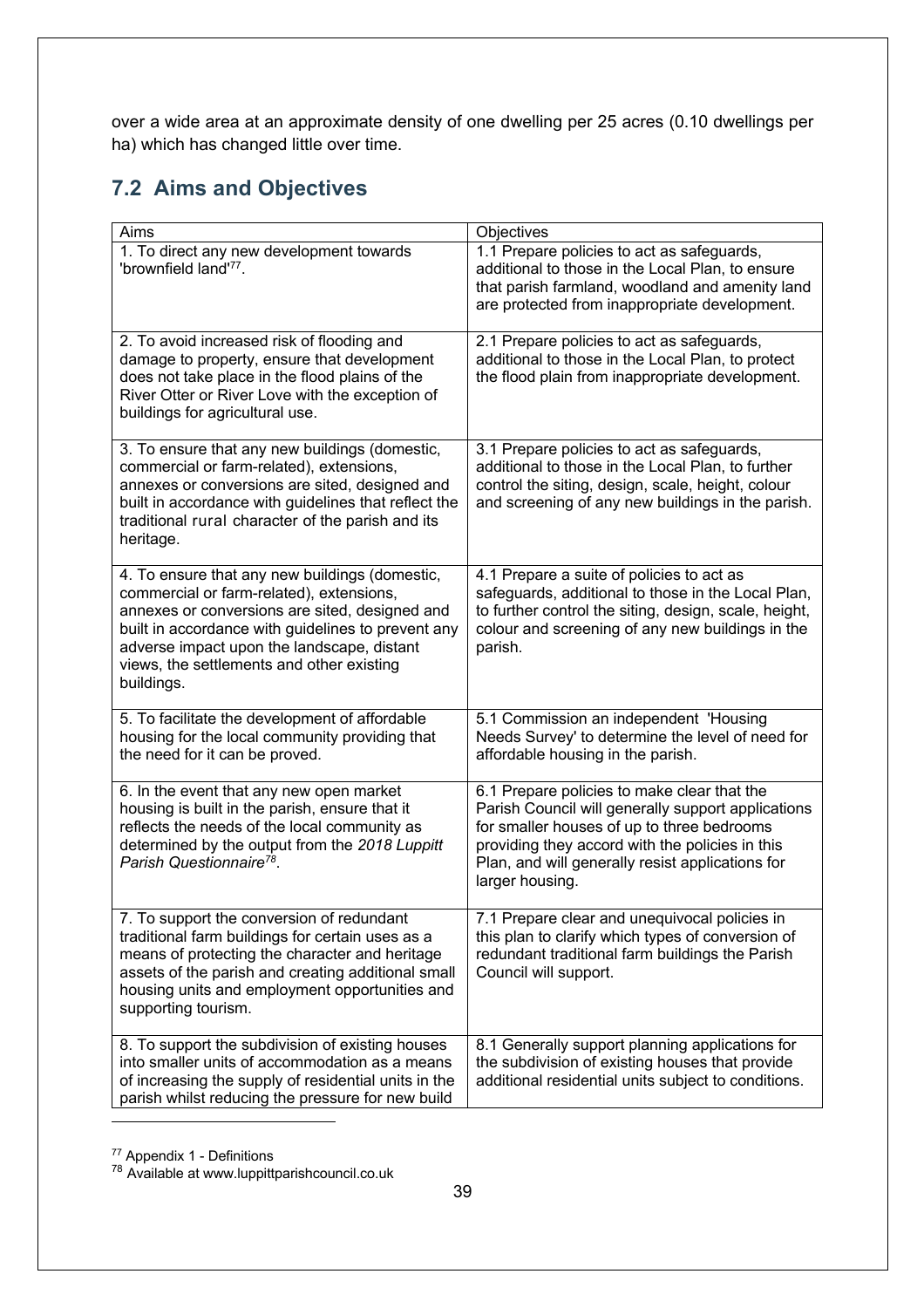| development.                                                                                                                                                                                                   |                                                                                                                                                                                                                                            |
|----------------------------------------------------------------------------------------------------------------------------------------------------------------------------------------------------------------|--------------------------------------------------------------------------------------------------------------------------------------------------------------------------------------------------------------------------------------------|
| 9. To control the number of new holiday letting                                                                                                                                                                | 9.1 Prepare a policy that balances the benefits of                                                                                                                                                                                         |
| cottages in the parish where planning permission                                                                                                                                                               | tourism with the need to retain dwellings for                                                                                                                                                                                              |
| is required                                                                                                                                                                                                    | occupation by the local community.                                                                                                                                                                                                         |
| 10. To support new small-scale business                                                                                                                                                                        | 10.1 Generally support planning applications for                                                                                                                                                                                           |
| providing that it leads to employment in the                                                                                                                                                                   | small-scale business premises that accord with                                                                                                                                                                                             |
| parish and surrounding villages.                                                                                                                                                                               | the policies in this Plan.                                                                                                                                                                                                                 |
| 11. Help to sustain the farming community by<br>supporting applications for tied farm dwellings<br>where the need can be proved.                                                                               | 11.1 Generally support applications for farm<br>dwellings, providing that the six criteria in Policy<br>H <sub>4</sub> of the Local Plan can be met and that the<br>permission is subject to an agricultural<br>occupancy condition (AOC). |
| 12. To ensure that any new farm buildings and                                                                                                                                                                  | 12.1 Prepare a suite of policies to act as                                                                                                                                                                                                 |
| ancillary structures blend easily and                                                                                                                                                                          | safeguards, additional to those in the Local Plan,                                                                                                                                                                                         |
| sympathetically with the rural landscape and                                                                                                                                                                   | to further control the siting, design, scale, height,                                                                                                                                                                                      |
| cause the minimum impact upon the settlements,                                                                                                                                                                 | colour and screening of any new farm buildings                                                                                                                                                                                             |
| existing dwellings and landscape.                                                                                                                                                                              | and ancillary structures.                                                                                                                                                                                                                  |
| 13. To support small-scale farming diversification<br>where it will be beneficial for local employment<br>and tourism and does not have an adverse<br>impact upon neighbouring properties or the<br>landscape. | 13.1 Prepare a suite of policies to clarify the<br>scale and types of farm diversification use that<br>would be acceptable to the parish community.                                                                                        |
| 14. To minimise the disruption to parish residents                                                                                                                                                             | 14.1 Prepare a policy that requires a reasonable                                                                                                                                                                                           |
| and damage to roads and Devon banks during                                                                                                                                                                     | and caring approach during the construction                                                                                                                                                                                                |
| the construction phase.                                                                                                                                                                                        | phase.                                                                                                                                                                                                                                     |

## **7.3 General Planning Principles**

The planning policies of the *East Devon Local Plan<sup>79</sup>* and the guidance set out in the *Blackdown Hills AONB Management Plan80* already determine the type of development that may or may not be considered appropriate in this part of East Devon. Such policies are inevitably district-wide, whereas the policies in this Plan relate only to Luppitt parish and reflect the majority view of parishioners. Therefore, any recommendations made by the Parish Council in connection with future planning applications will be determined largely by reference to the policies in this Neighbourhood Plan. The general principles that run through these policies include the following:

- $\bullet$  To make the most appropriate use of parish land, the use of 'brownfield land'<sup>81</sup> for any new development is preferred to farmland, woodland or amenity land.
- New development or change of land use should not result in a significant adverse impact upon the landscape, habitats or the natural environment after taking account of screening or other measures of mitigation.

<sup>79</sup> Available at www.eastdevon.gov/uk

<sup>80</sup> Available from www.blackdownhillsaonb.org.uk

<sup>81</sup> Appendix 1 - Definitions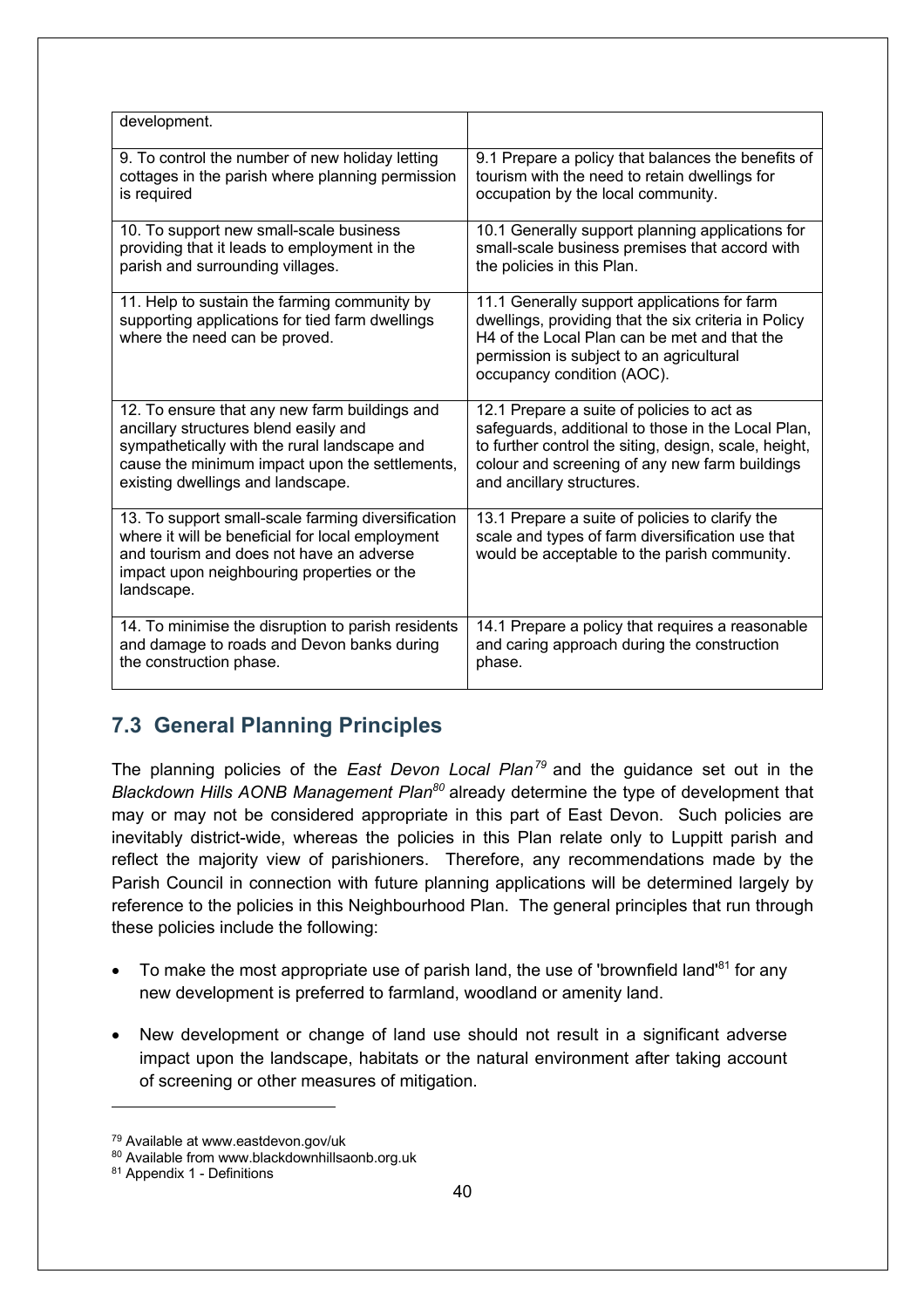- New development or change of land use should not result in a significant adverse impact upon existing dwellings or upon the distinctive character of the settlements.
- New development should be built to the highest standards of design and reflect the distinctive vernacular style of existing buildings in the parish.
- Wherever possible, new development should incorporate renewable energy sources, and energy and water efficiency as standard, and be constructed to the latest standards for carbon emission and insulation.
- New development or change of land use should positively contribute to the established character of Luppitt parish<sup>82</sup>.

### **7.4 Planning Applications and Guidance**

Anyone intending to submit a planning application or to seek planning guidance in respect of new development or change of land use within the parish is advised to first consider the detailed strategies and development management policies of the *East Devon Local Plan<sup>83</sup>*, specifically, but not limited to:

*Strategy 7 - Development in the Countryside; Strategy 46 - Landscape Conservation and Enhancement and AONBs; Strategy 48 - Local Distinctiveness in the Built Environment; Design Standards - D1 D2 D3.*

The policies and principles in this *Luppitt Neighbourhood Plan*, once made, and the guidance contained in the *Luppitt Landscape Character Assessment<sup>84</sup>* should be read in conjunction with those policies as together they form part of the statutory Development Plan<sup>85</sup> for Luppitt parish.

Additional guidance is available including the *Blackdown Hills AONB Management Plan86,* the **AONB** *Design Guide for Houses <sup>87</sup>* and *'What Makes a View'* by Fiona Fyfe Associates $^{88}$ , also published by the AONB.

#### **7.5 Understanding the Policies**

The following sub-sections (1-14) reflect the output from the *2018 Luppitt Parish Questionnaire89* and are included to assist applicants in understanding the planning policies that follow at the end of this Section.

<sup>82</sup> *Luppitt Landscape Character Assessment*. Available at www.luppittparishcouncil.co.uk

<sup>83</sup> Available at www.eastdevon.gov/uk

<sup>84</sup> Available at www.luppittparishcouncil.co.uk

<sup>85</sup> Appendix 1 - Definitions

<sup>86</sup> Available from www.blackdownhillsaonb.org.uk

<sup>87</sup> Available from www.blackdownhillsaonb.org.uk

<sup>88</sup> Available from www.blackdownhillsaonb.org.uk

<sup>89</sup> Available at www.luppittparishcouncil.co.uk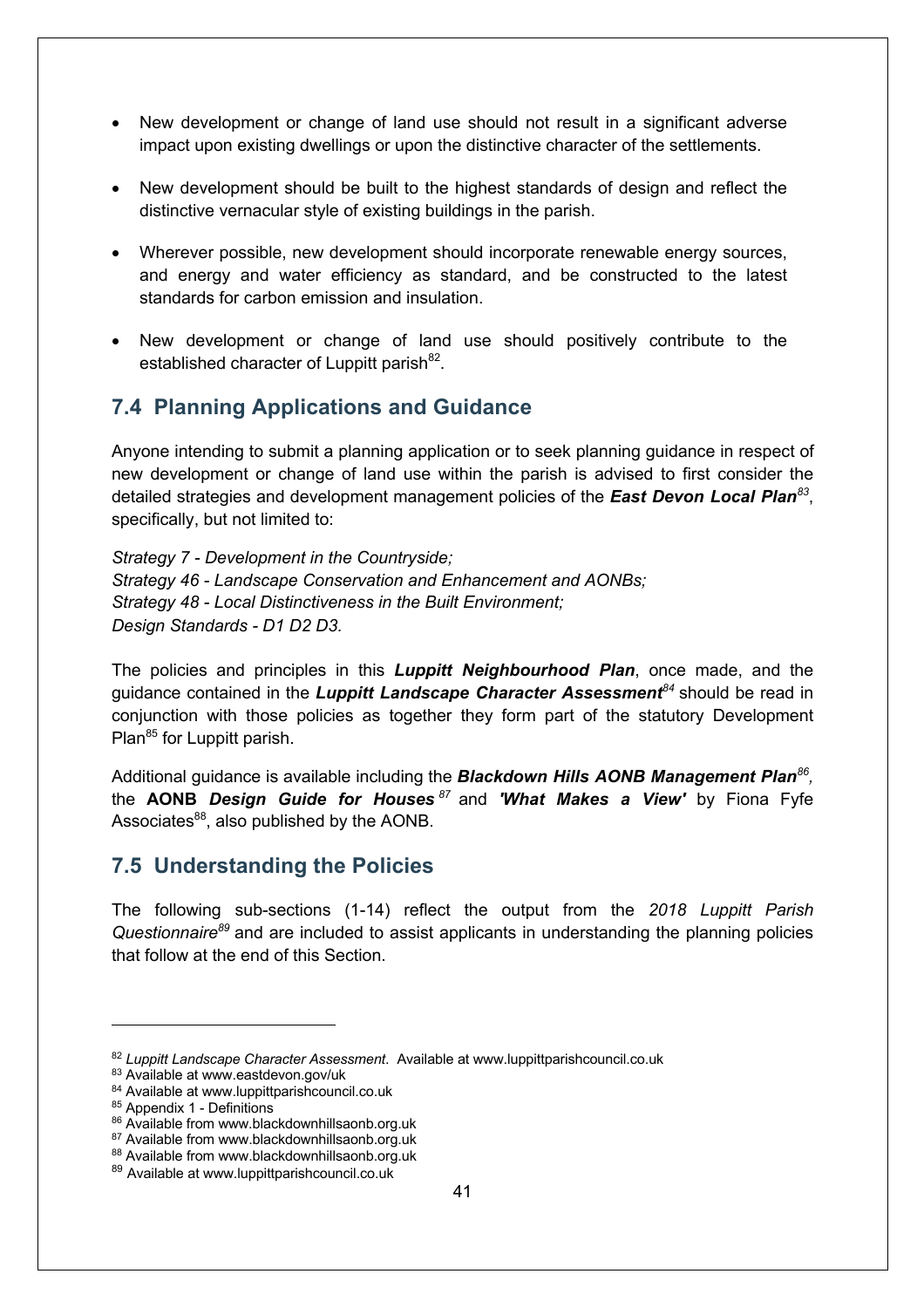#### **1. Siting, Design and Scale**

The importance of high-quality design in new development and conversion of traditional buildings cannot be over-emphasised. High-quality design and a good standard of amenity is one of the core planning principles set out in *National Planning Policy Framework*90.

The overall objective for the Luppitt community is to maintain the unspoilt rural character of the parish and its landscape and to protect its vernacular and heritage buildings and at the same time prevent the parish from being adversely affected by inappropriate development. To that end, previously used 'brownfield land'<sup>91</sup> is preferred for any future development whilst farmland, woodland and existing amenity land will be protected from development other than for agricultural purposes. To provide a benchmark for any future development, the existing character of the landscape and the built environment has been recorded in the *Luppitt Landscape Character Assessment*. 92

A majority of the community supported the idea of additional planning safeguards to control the siting, design and scale of any new development in the parish. Chief amongst these is the siting of new buildings to ensure they do not have an adverse impact upon the landscape and fit comfortably within the contours of the land and existing groupings of buildings. Also important is building design that reflects, but not necessarily replicates, the style of the typical vernacular and heritage buildings found in the parish. External building materials should be non-reflective and of colours and tones that blend harmoniously with the surroundings. Screening should ideally comprise Devon species of trees, shrubs and hedging.

The Parish Council will not be architecturally prescriptive in its consideration of applications for new buildings and welcomes high-quality, innovative and original design providing that it respects the distinctive character of Luppitt parish and its vernacular and heritage buildings. The Parish Council will resist any application for development that does not integrate sympathetically with the existing landscape and the character of existing settlements or which has an adverse impact upon neighbouring properties and the landscape.

#### **2. Flood Plain**

The two small rivers that flow through the parish, their riverbanks and the bordering countryside, are rich in wetland habitats. To prevent damage to these habitats and the increased risk of flooding and damage to property, the Parish Council will resist any proposals for development in, or affecting, the flood plains associated with the River Otter and the River Love $93$  with the exception of essential agricultural buildings.

#### **3. Open Market Housing**

Support for some new homes in the parish during the Plan period to 2031 was expressed by a majority of respondents to the *2018 Luppitt Parish Questionnaire*. There was an overriding

<sup>90</sup> Available at www.gov.uk

<sup>91</sup> Appendix1 - Definitions

<sup>92</sup> Available at www.luppittparishcouncil.co.uk

<sup>93</sup> Appendix 12 - Luppitt Flood Risk Map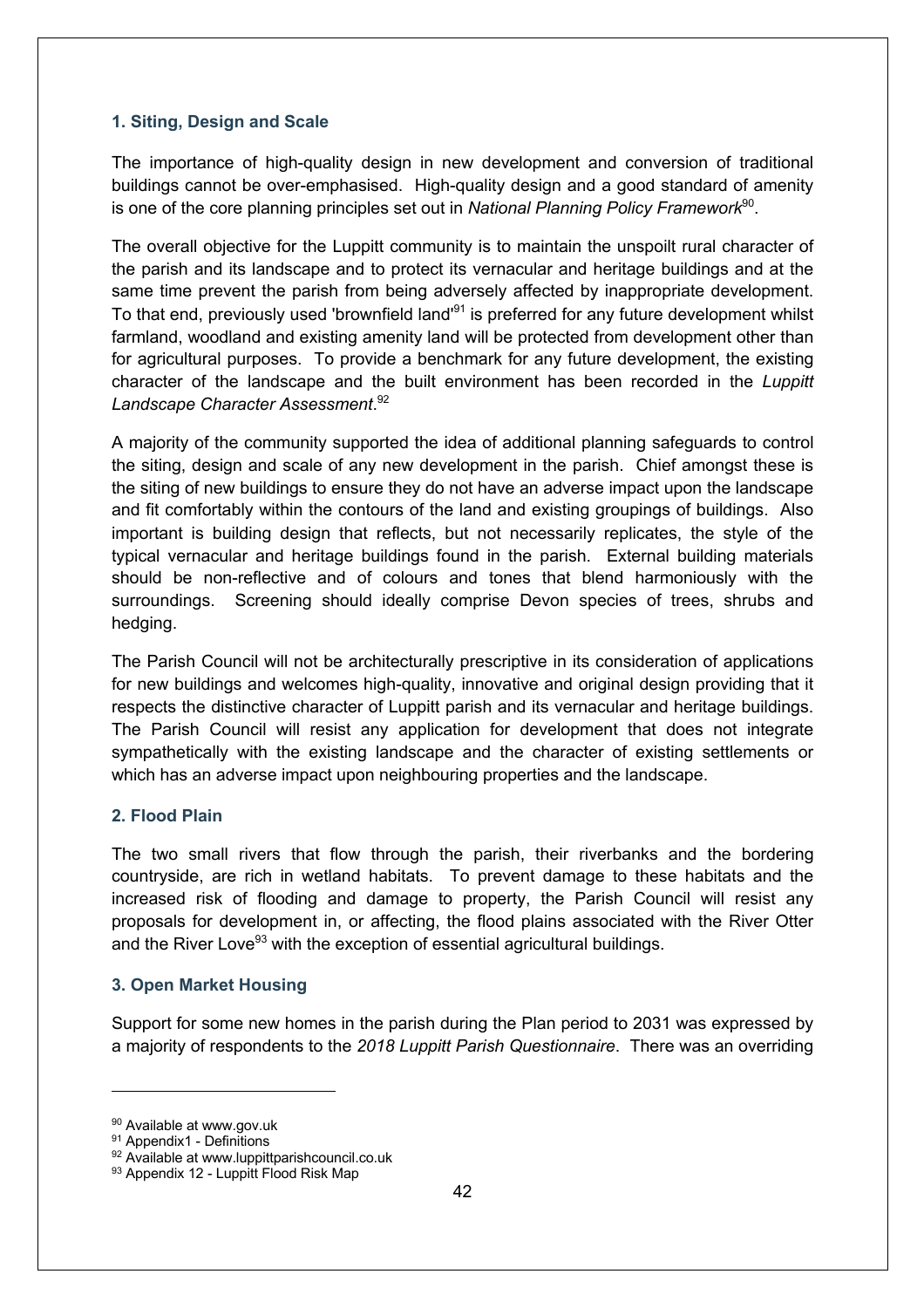preference for any such development to take place on 'brownfield land'<sup>94</sup> and no support at all for the use of farmland, woodland or amenity land for this purpose. In compliance with national planning policy *(NPPF Rural Housing, Paragraph 77),* the Local Plan recognises that occasionally the local community will need additional houses and has defined *'rural exception sites'95* for that purpose. Rural exception sites are discussed more fully in the following sub-section 4.

As to the type of property that the community felt would be most beneficial to assist those trying to gain a foothold on the housing ladder and for the elderly wishing to downsize, respondents felt that larger houses (above three beds) were least likely to be beneficial to the community, whereas there was significant support for smaller open market housing up to two or three bedrooms to address these particular issues.

To protect the rural nature of Luppitt and its unique landscape, the Parish Council will generally resist the development of any new dwelling that lies outside an existing grouping of dwellings or buildings. The main groupings are the settlements of Luppitt village, Beacon, Wick, and Shaugh, but other smaller groupings of farmstead buildings may also be considered appropriate in certain circumstances. This stance is supported by the *National Planning Policy Framework (Paragraph 79)* which requires planning authorities to avoid new isolated homes in the countryside unless there are special circumstances such as:

- *the essential need for a rural/agricultural worker to live permanently at or near their place of work in the countryside; or*
- *where such development would represent the optimal viable use of a heritage asset or would be appropriate enabling development to secure the future of heritage assets; or*
- *where the development would re-use redundant or disused buildings and lead to an enhancement to the immediate setting; or*
- *the exceptional quality or innovative nature of the design of the dwelling. Such a design should:*
	- o *be truly outstanding or innovative, helping to raise standards of design more generally in rural areas;*
	- o *reflect the highest standards in architecture;*
	- o *significantly enhance its immediate setting; and*
	- o *be sensitive to the defining characteristics of the local area.*

It is also supported by the *Local Plan (Strategy 7)* which resists development in the 'countryside'<sup>96</sup> except where it is in accordance with a specific Local Plan policy that explicitly permits such development and where it would not harm the distinctive landscape, amenity and environmental qualities within which it is located.

Replacement dwellings will only be supported if they replace an existing dwelling of little or no architectural or heritage merit with a dwelling of a similar scale and massing which in all

<sup>94</sup> Appendix 1 - Definitions

<sup>95</sup> Appendix 1 - Definitions

<sup>96 &#</sup>x27;Countryside' includes the entirety of Luppitt parish.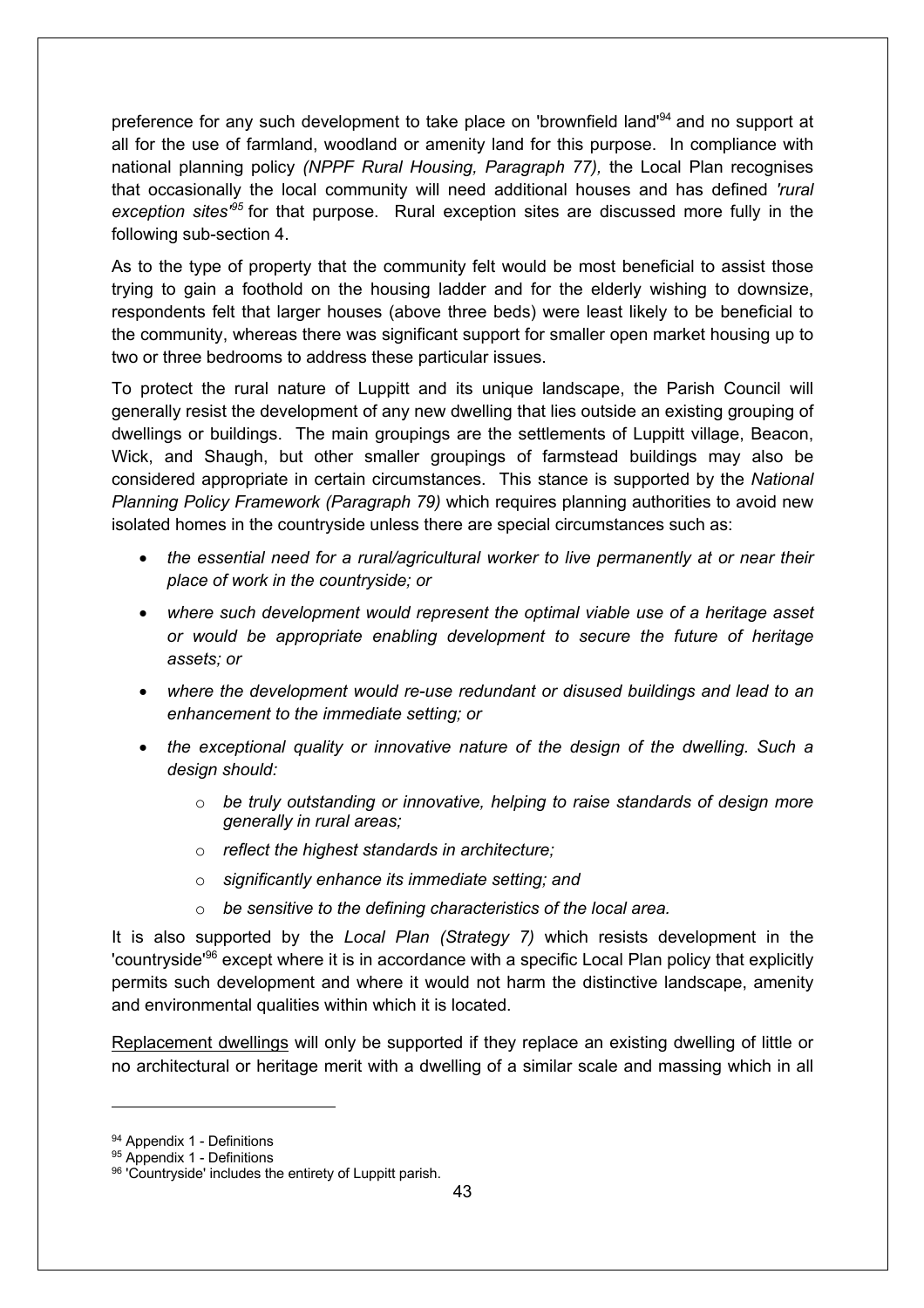other respects complies with the policies in this plan. Exceptions will be considered on their merits.

'Self-build housing' i.e. a house built by an individual for their own occupation will not be treated differently by the Parish Council from any other form of housing development.

#### **4. Affordable Housing**<sup>97</sup>

The *Draft Affordable Housing Supplementary Planning Document* produced by EDDC in March 2019 stated that the average house price in East Devon was £264,995, a ratio of 9.8 times average earnings. This makes East Devon less affordable than both England (7.9 times) and the South West region (8.8 times) on average. At a ratio of almost 10 times income, this puts 'open market' home ownership out of the reach of many younger members of the Luppitt community. A majority (73%) of the community therefore considered that affordable housing (i.e. subsidised housing) would be beneficial to the community, providing that the need for it could be proved.

Whilst Luppitt is not a 'sustainable' parish as it is not capable of meeting the everyday needs of residents, the Government recognises the housing needs of such rural communities and points the way to increasing housing stock providing certain criteria are met. To assist rural communities, national planning policy requires local authorities to be responsive to local circumstances and allow housing that reflects local need. Luppitt parish is not defined by a 'built-up area boundary' (BUAB) nor does the Local Plan allocate any housing to the parish. In planning terms, the parish is considered to be 'countryside' in which there is a general presumption against development. However in compliance with national planning policy (NPPF Rural housing, Paragraph 77) the Local Plan recognises that occasionally the local community will need additional houses and has defined *'rural exception sites'* for that purpose:

#### *Rural Exception Sites<sup>98</sup>*

*Small sites used for affordable housing in perpetuity where sites would not normally be used for housing. Rural exception sites seek to address the needs of the local community by accommodating households who are either current residents or have an existing family or employment connection. Small numbers of open market homes may be allowed at the local authority's discretion, for example where essential to enable the delivery of affordable units without grant funding.*

To promote sustainable development in rural areas, such sites should be located '*where they will enhance or maintain the vitality of rural communities'*. For example where there are groups of smaller settlements, development in one village may support services in another. To comply with the requirements of the Local Plan, three tests must be satisfied:

*1. Demonstrate that the parish is 'reasonably sustainable'*

<sup>97</sup> Appendix 1 - Definitions

<sup>98</sup> Appendix 1 - Definitions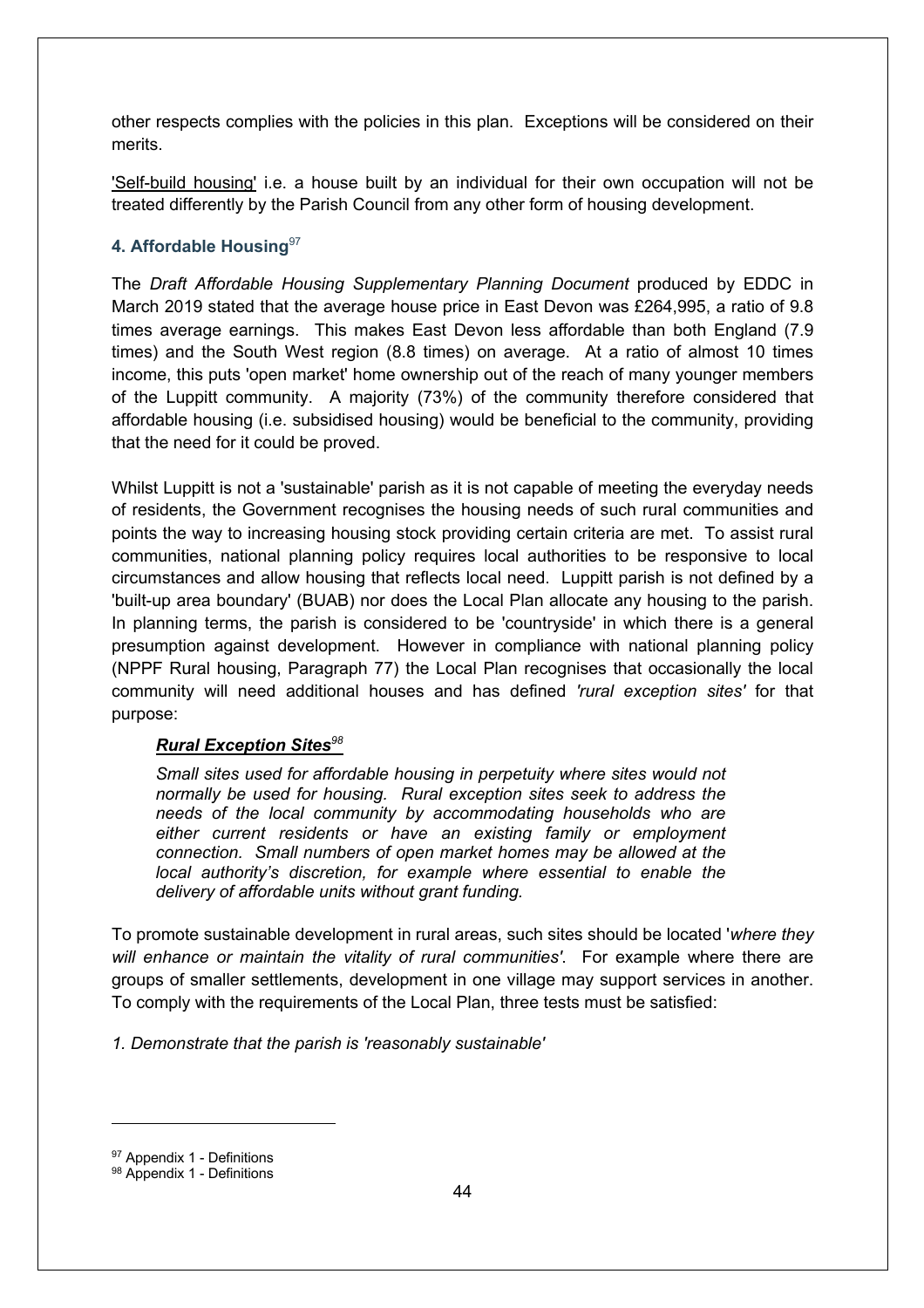To help reduce reliance upon the private car, Local Plan Strategy 35 sets out specific sustainability criteria to be met and requires any new scheme to be close to local community facilities and services. These must include at least four of the following defined facilities:

- o Place of worship
- o Village hall
- o Pub
- o Shop/post office
- o School
- o Doctor's surgery
- o Public transport service

#### *2. Prove that 'need' exists for additional housing in its parish*

Whilst a majority of the community felt that some affordable housing would be beneficial to the community, there is at present no statistical data to prove that demand for such housing exists. To determine whether demand actually exists, the Parish Council will commission Devon Communities Together to provide an independent 'Housing Needs Survey' for Luppitt parish.

#### *3. Identify the 'availability' of suitable sites for development*

National Planning Policy Guidance sets the criteria for sites to be considered acceptable for housing in rural areas. To be considered deliverable, '*sites should be available now, offer a suitable location for development now, and be achievable with a realistic prospect that housing will be delivered on the site within five years and in particular that development of the site is viable'.* 

For sites to be considered eligible in Luppitt parish, they should be suitable for the scale of development identified in the 'Housing Needs Survey' and satisfy the following criteria:

- 1. 'Brownfield land'<sup>99</sup> will be preferred over farmland, woodland or amenity land.
- 2. Sites should be located in 'Luppitt village' as defined in Appendix A. (Due to their smaller size and lack of facilities, the hamlets of Beacon, Wick, and Shaugh are considered unsuitable for this purpose.)
- 3. Development of sites should not result in a significant adverse impact upon existing properties, their setting or the wider landscape.
- 4. Sites must have adequate access from the highway and sufficient room to park all cars on-site.
- 5. Sites must comply with Local Plan planning policies and the policies in this Plan including the protection of the landscape and historic buildings and fully observe policies for siting, density, design, materials, screening, flooding and consideration for neighbouring properties.
- 6. Sites must be available for development immediately.

<sup>99</sup> Appendix 1 - Definitions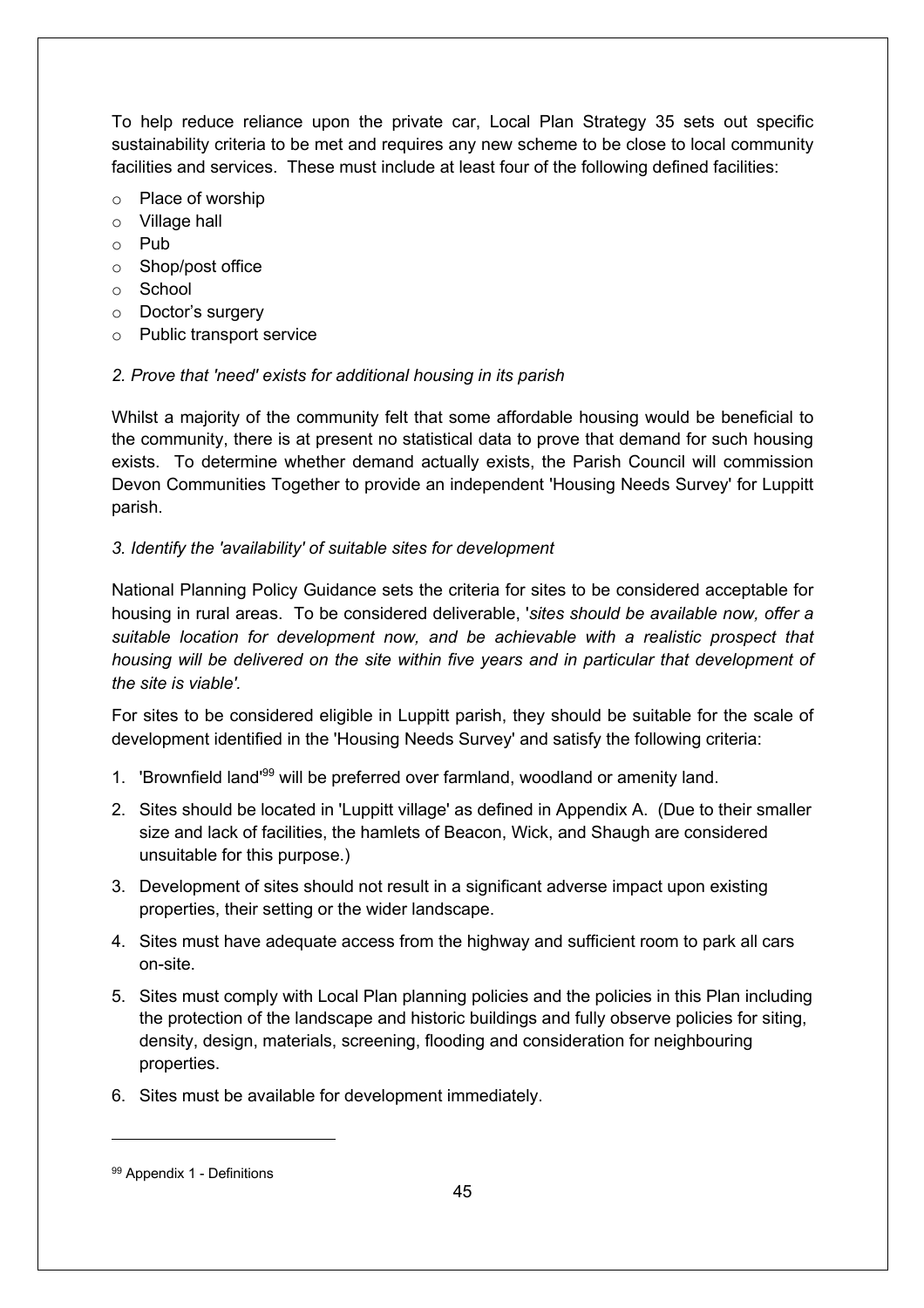7. The scheme must be economically viable.

In the event that affordable housing is permitted as part of a small development that includes open market housing on a *rural exception site*, the Local Plan requires that at least 66% of the total number of units is made available as affordable housing. The occupancy of any affordable housing would be determined by Devon Home Choice<sup>100</sup> applying an established 'local connection criteria'.

If sufficient demand can be established, the Parish Council will pursue the delivery of affordable housing through a community-led approach. Affordable housing is usually provided by private sector developers required under planning conditions to transfer affordable dwellings to a housing association which would oversee the sale, letting and ongoing management of the houses. In other circumstances, housing associations may develop affordable housing direct, or the community may consider granting permission itself though a Neighbourhood Development Order or a Community Right to Build Order. With less Government grant and subsidy available, a Community Land Trust  $(CLT)^{101}$  provides another method of delivering affordable housing.

(The concept of 'Entry Level Exception Sites' was introduced in the NPPF 2018 but is not permitted in an AONB and is therefore not applicable to Luppitt.)

#### **5. Conversion of Traditional Farm Buildings**<sup>102</sup>

Given Luppitt's farming heritage, there will sometimes be older traditional stone farm buildings beyond economic repair or unsuitable for modern agriculture which could, in certain circumstances, be converted to more beneficial uses. Proposals will generally be supported where a building's non-designated heritage<sup>103</sup> is protected through careful and sympathetic refurbishment, using appropriate materials and good craftsmanship, providing there is compliance with the principles and policies in this Plan. *Local Plan Policy D8104* sets out the local authority's positive approach to the conversion of redundant traditional farm buildings, subject to certain conditions, an approach supported by the Parish Council.

The types of use that the Parish Council would support for such conversions are principally concerned with employment and tourism. As determined by the *2018 Luppitt Parish Questionnaire,* they specifically include studios for artists and artisans; premises for bed and breakfast; guest houses; self-catering holiday lets (subject to sub-section 9 below); and offices. Conversion to residential use may also be supported subject to the size of each unit of accommodation being restricted to one, two or three bedrooms.

There is a range of permitted development rights to support the re-use of agricultural buildings and land within their curtilage. These rights are set out in *Classes Q, R and S, of Part 3 of Schedule 2 (changes of use) to the Town and Country Planning (General Permitted Development) (England) Order 2015*. Permitted development rights do not extend to residential use within an AONB and therefore this relaxation does not apply to conversion of traditional farm buildings within Luppitt parish. In such cases a planning application must be made.

<sup>100</sup> www.devonhomechoice.com

<sup>101</sup> Appendix 1 - Definitions

<sup>102</sup> Appendix 1 - Definitions

<sup>103</sup> Appendix 1 - Definitions

<sup>104</sup> Appendix 15 - Re-use of Traditional Farm Buildings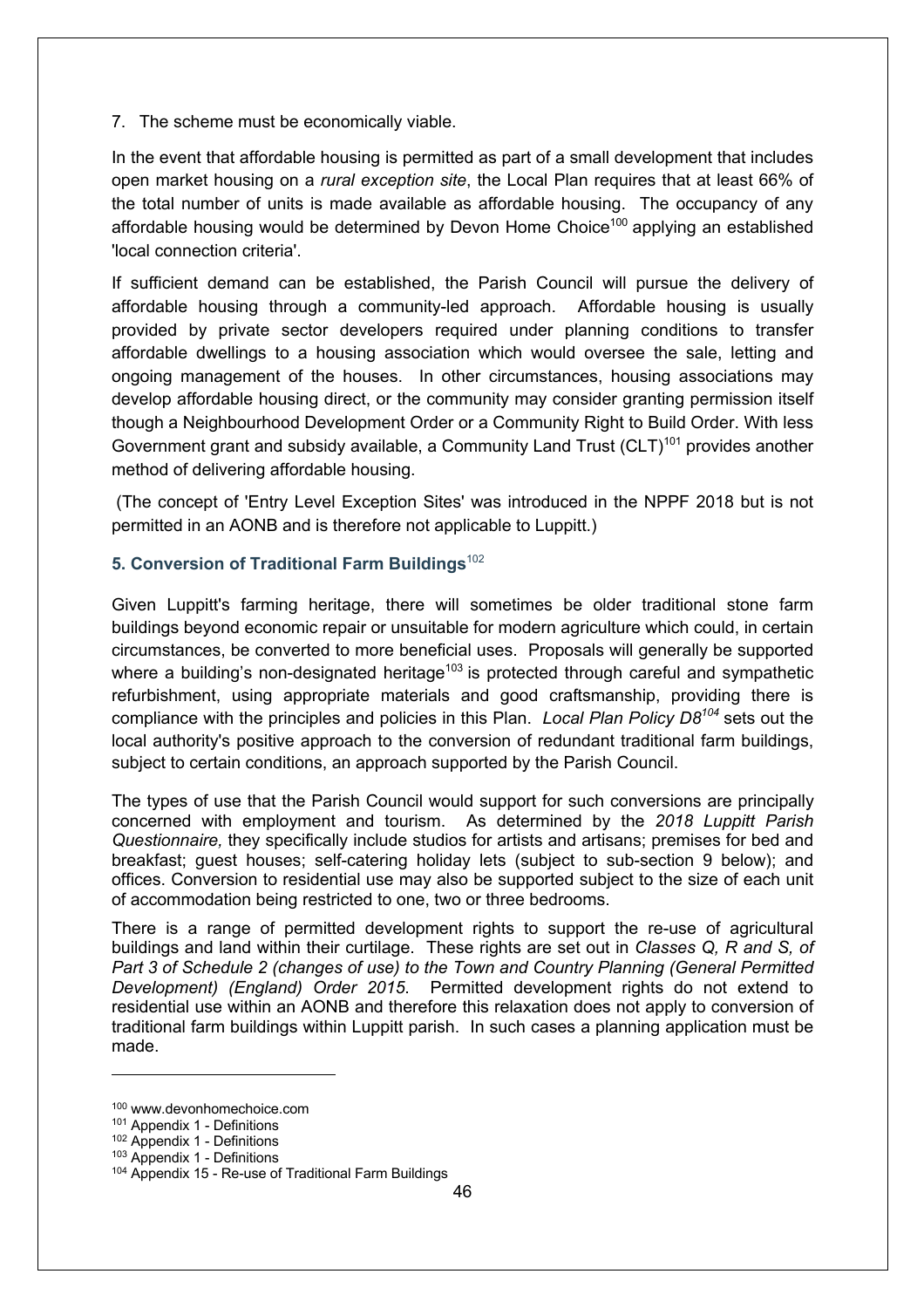#### **6. Extensions and Annexes**

To assist extended families, the elderly and dependent relatives, extensions and annexes added to existing houses will generally be supported by the Parish Council providing they are in keeping with the existing house in terms of design and external building materials used and that scale and massing are proportionate with the original dwelling. Any extension or annex that has a significant adverse impact upon a neighbouring property or the landscape will not be supported.

#### **7. Subdivision of Houses**

A majority of the community is keen to see the use of existing buildings fully maximised which, in turn, could help to reduce pressure for new build development. The subdivision of houses into smaller units of accommodation will, therefore, generally be supported by the Parish Council providing there is no adverse impact upon neighbouring properties and that each unit of accommodation has adequate internal and external amenity space and off-street parking. Each application will be considered on its merits and the Parish Council will support the *Local Plan Development Management Policy H3 - Conversion of Existing Dwellings and Other Buildings to Flats* providing that the development is compatible with environment policies of the Local Plan regulating building conversions in the open countryside and the policies in this Plan.

#### **8. Business Premises**

The Luppitt community through the *2018 Luppitt Parish Questionnaire* expressed strong support for new business in the parish providing it leads to additional employment opportunities for parish residents and the surrounding villages. *Development Management Policy E5 of the Local Plan* also supports additional business enterprise in villages and recognises that small-scale economic development in rural areas is needed to promote employment diversification and reduce commuting.

However, whilst there was community support for *new-build studios for artists and artisans*, a majority was not supportive of new-build business units for office, industrial or storage uses. This was justified by the overriding desire to protect the special rural characteristics of Luppitt parish105, a position generally supported by the policies of the *Blackdown Hills AONB Management Plan (PD2).*

Any development of new business premises must comply with the siting, design, screening, and materials policies in this plan and not result in any adverse impact upon the landscape, distant views, dark skies or neighbouring properties.

#### **9. Holiday Cottages and Second Homes**

In addition to the trend to use houses in the countryside as weekend or second homes - a factor that reduces the availability of parish dwellings for the resident community - the use of dwellings as holiday letting cottages has the dual impact of assisting local tourism, but also reducing the available supply of housing for the community. In the extreme, both have the

<sup>105</sup> *Luppitt Landscape Character Assessment* available at www.luppittparishcouncil.co.uk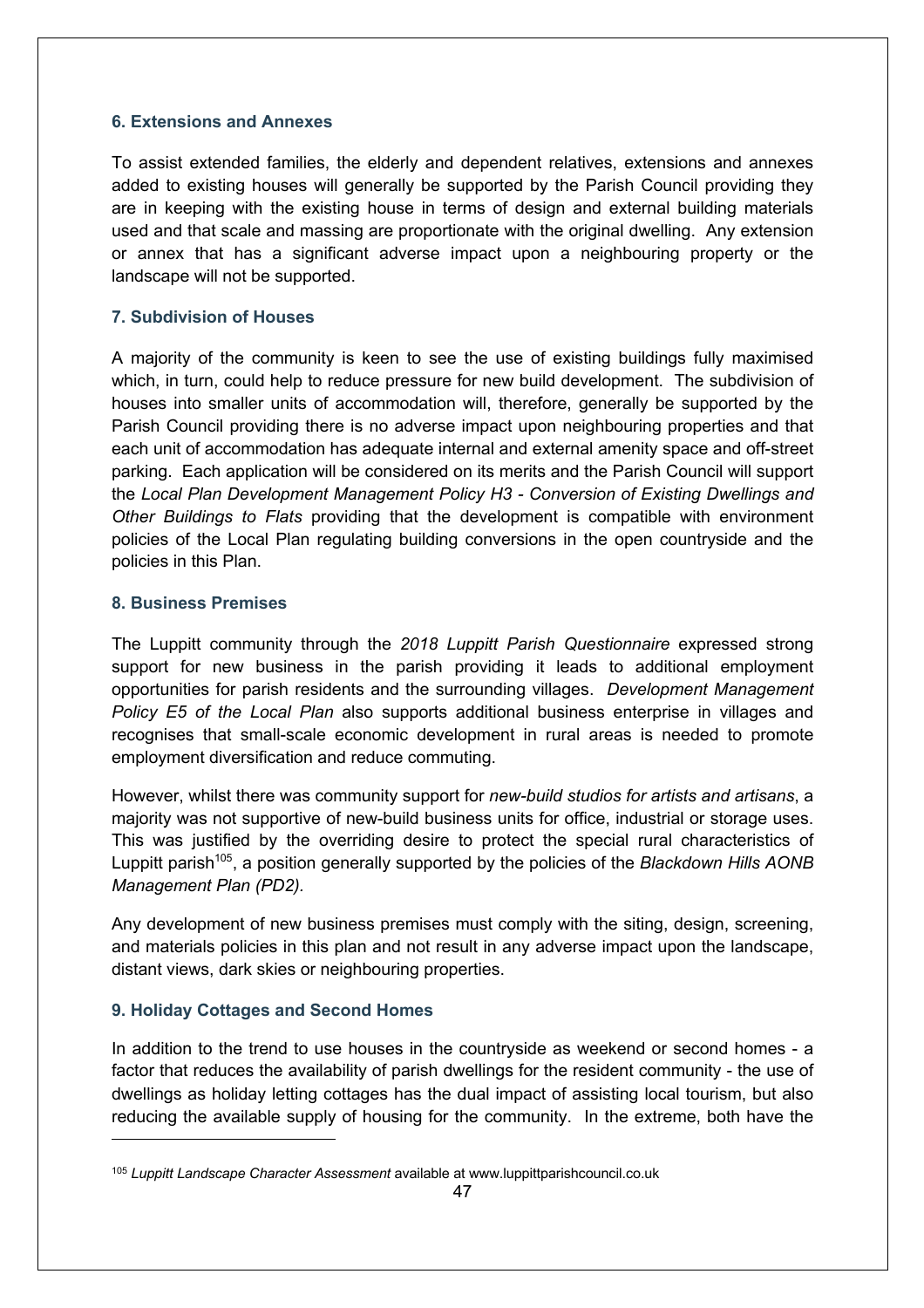potential to negatively impact upon community vitality. Smaller dwellings are often the type that could be occupied by village dependents to start an independent life. A balance therefore needs to be struck and whilst it is recognised that little can be done to control second homes, the planning system can, where planning permission is required, determine how many dwellings in Luppitt parish become holiday letting cottages in the future.

There are approximately 30 holiday cottages and second homes in Luppitt (15% of the total stock) of which some are multi-unit holiday businesses. It is recognised that tourism is a key business sector in East Devon and that visitor expenditure is one of the key drivers of the local economy and sustains many in employment. Short breaks have grown substantially over recent years and this has led to successful holiday cottage businesses in Luppitt which themselves support some local employment. However, the community's response to the *2018 Luppitt Parish Questionnaire* made clear that there is no support for new-build holiday cottages in the parish. On the other hand, the conversion of redundant traditional farm buildings to provide self-catering holiday cottages, guest houses and properties that provide bed and breakfast was supported by a large majority of the community.

Therefore, in considering applications for the change of use of redundant farm buildings and, where planning permission is required, for the change of use of an existing dwelling to holiday letting cottage use, the Parish Council will take into account the percentage of existing holiday cottages to the overall stock of houses in the parish. If, in the judgment of the Parish Council after careful consideration, the percentage is too high, such applications will not be supported. Applications for new-build holiday cottages will not be supported under any circumstances.

#### **10. Farm Buildings and Ancillary Structures**

The Local Plan in *Development Management Policy D7* sets out the six policy requirements for new agricultural buildings in East Devon (see Appendix 13 for full text) which are generally supported by the Parish Council.

At community level, residents were asked in the *2018 Luppitt Parish Questionnaire* to think about the future of farming in the parish and what changes to farm buildings and farm land they would support. There was support for new, small farm buildings to reflect the scale of existing farm buildings in the parish but less support for new larger farm buildings. The majority of respondents were strongly against intensive types of animal husbandry (i.e. factory farming) and horticulture (e.g. requiring glass houses and polytunnels) and did not support farm landscaping projects (e.g. large slurry lagoons) which could have a harmful impact upon the landscape, habitats and the wellbeing of the community.

Farming has always been the bedrock of the Luppitt community and the Parish Council will support the farming industry through its planning policies and community actions wherever it can. Therefore, the Parish Council will generally take a positive stance when considering applications for new farm buildings providing they do not have an adverse impact upon the landscape or the community. Parish Council support will not be given, however, to applications for buildings required for intensive farming or horticultural use. Applications for farm landscaping projects as described above will not be supported, except in exceptional circumstances.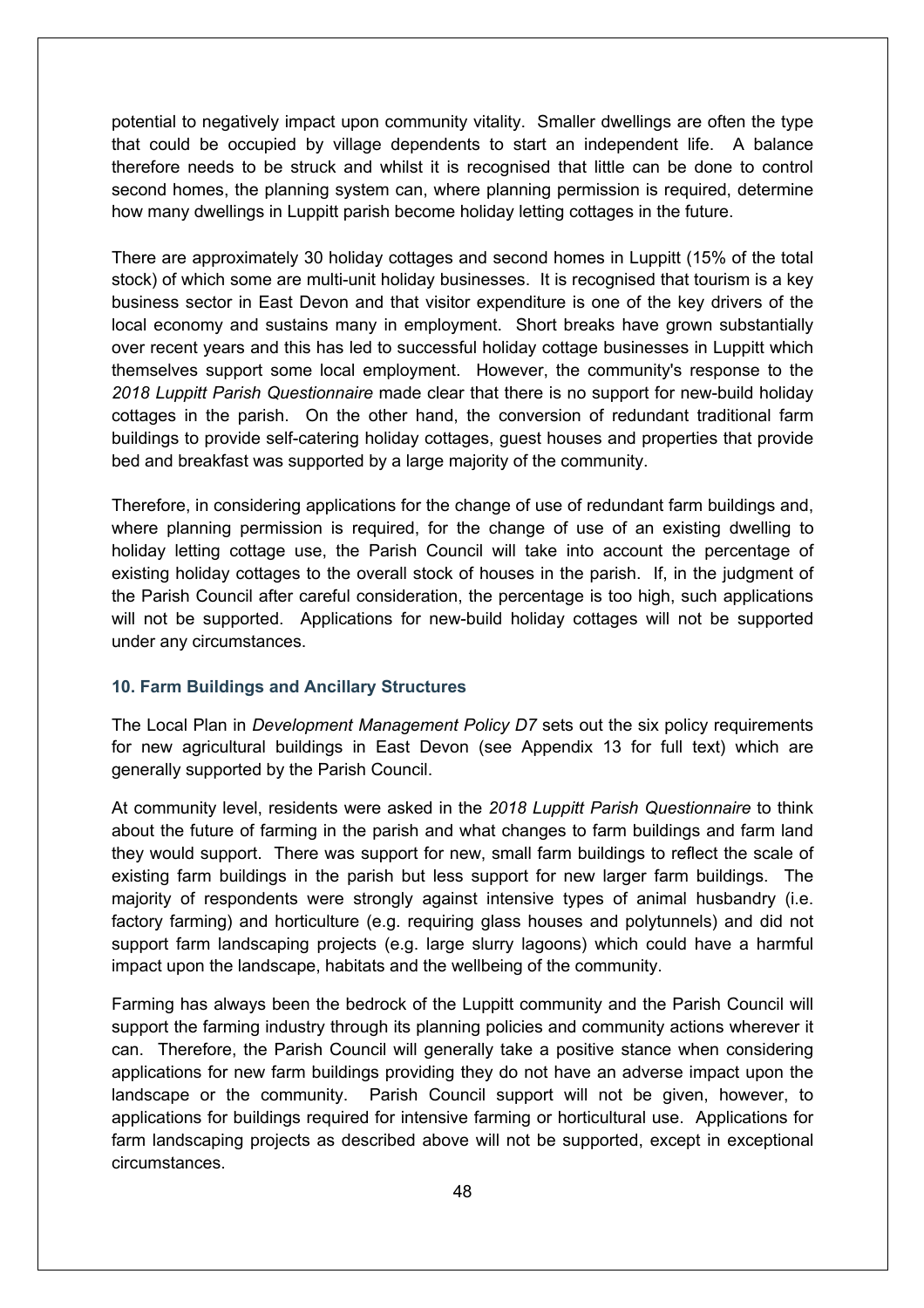It is important that any proposals for new or modified farm buildings do not adversely affect the landscape or neighbouring properties and that wherever possible new buildings are sited within or on the edge of existing groups of farm buildings or farmsteads. If a more isolated location is unavoidable, then the building must be sited within the contours of the landscape so as to cause minimum visual impact and be effectively screened, including the use of local tree and shrub species<sup>106</sup>.

Building materials should be non-reflective and external colours should easily blend and be sympathetic with the landscape. External lighting should be kept to the essential minimum, and down lighting/task lighting used of the lowest practical wattage wherever possible to minimise glare and light pollution. Care should also be taken to ensure that traffic movements, noise, smell, surface and foul water drainage, and run off from yards do not cause nuisance to neighbouring properties or land.

All proposals must be compliant with the requirements of the Environmental Pollution Act 1990 and the most up-to-date directives of the Environment Agency. It is also expected that new buildings will be of high quality design and built in accordance with the latest British Standard (currently BS 5502) together with the SSAFO and CIRIA and other regulations as appropriate. Also see *'New Farm Buildings in Devon'107*, a design guide produced by Devon County Council.

#### **11. Farm Dwellings and Agricultural Occupancy Conditions (AOC)**

The Parish Council will generally support planning applications for new farm dwellings that reflect a proven need. It supports the *Local Plan Development Management Policy 'H4 - Dwellings for Persons Employed in Rural Businesses'* concerning the grant of planning permission for a dwelling genuinely required for an agricultural worker. This is provided that the six criteria set out in EDDC Policy H4 (repeated in full in Appendix 14) are fully met and that the application complies in all other respects with the policies of this Plan. In that event, the permission will be subject to an agricultural occupancy condition which will be legally tied to the agricultural holding.

#### **12. Farming Diversification**

It is acknowledged that many farms in the region are under financial pressure. Such pressure to survive inevitably leads to changes in farming practices and for some to consider 'diversification' into areas of non-farming business on agricultural land. This in turn may present challenges for the planning system. On a small scale and appropriately sited, some uses may fit into the landscape without adverse impact. Through the *2018 Luppitt Parish Questionnaire* process there was no community support for wedding venues, caravan sites or festival sites or for growing crops to be used as fuel for biomass energy. Further, any large-scale change of land use proposals, including intensive agricultural, contracting or horticultural enterprises, are likely to be strongly resisted. There was support for change of use to vineyards and orchards and some support for seasonal small-scale camping sites and small-scale yurts and shepherds' huts.

 $106$  Appendix 6 - Native Species  $107$  www.devon.gov.uk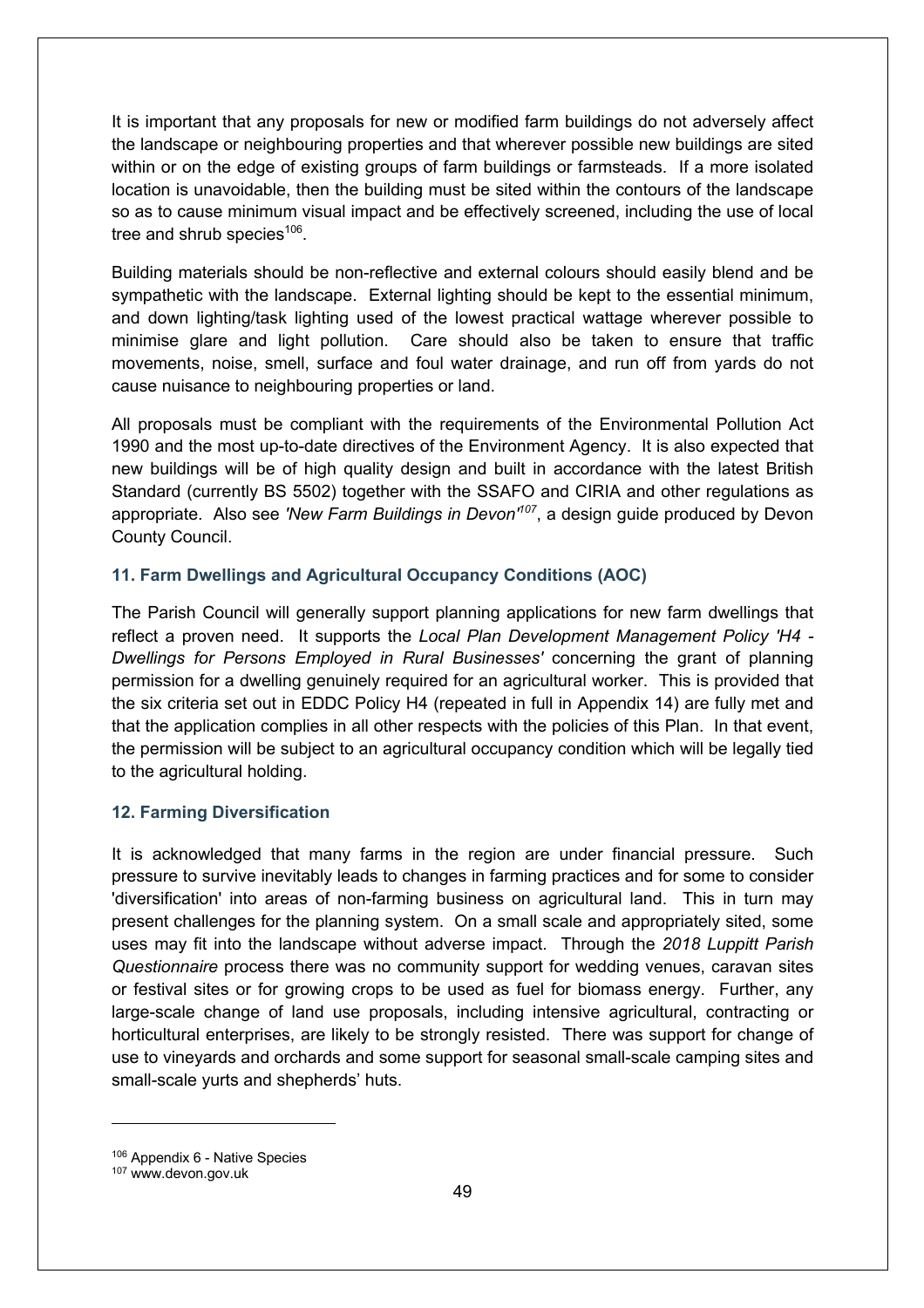The Parish Council will look carefully at proposed schemes and support farming diversification where it can, particularly proposals that create additional local employment and contribute to local tourism. Proposals must comply with the policies and principles in this Plan and not have an adverse effect upon neighbouring properties, landscape or habitats.

#### **13. The Construction Process**

Applicants and their contractors should consider the likely impact upon the community during the construction process. All reasonable steps should be taken to ensure that the following are kept to a minimum during the construction period:

- disturbance though noise, dust and vibration
- disturbance through HGV traffic movements and road congestion
- damage to highways and adjoining banks, hedgerows and ditches
- builders' debris on the highway.

Where appropriate, applicants will be required to set out their construction process and community safety proposals in detail, to be agreed in advance by the Local Authority together with a monitoring and repair procedure.

#### **14. Roads and Lanes**

The roads in Luppitt are old, narrow, single track lanes, usually surfaced with tarmacadum laid between high Devon banks. They provide the essential access to the village, hamlets, and outlying properties and are kept in reasonable condition for residents by the highway authority (Devon County Council) and contractors engaged by the Parish Council. So important is the need to keep the lanes and ditches open and in reasonable condition, that they are reported upon monthly at Parish Council meetings. It is up to contractors, other users and landowners to play their part in helping to prevent unnecessary damage to road surfaces and adjoining Devon banks and ditches.

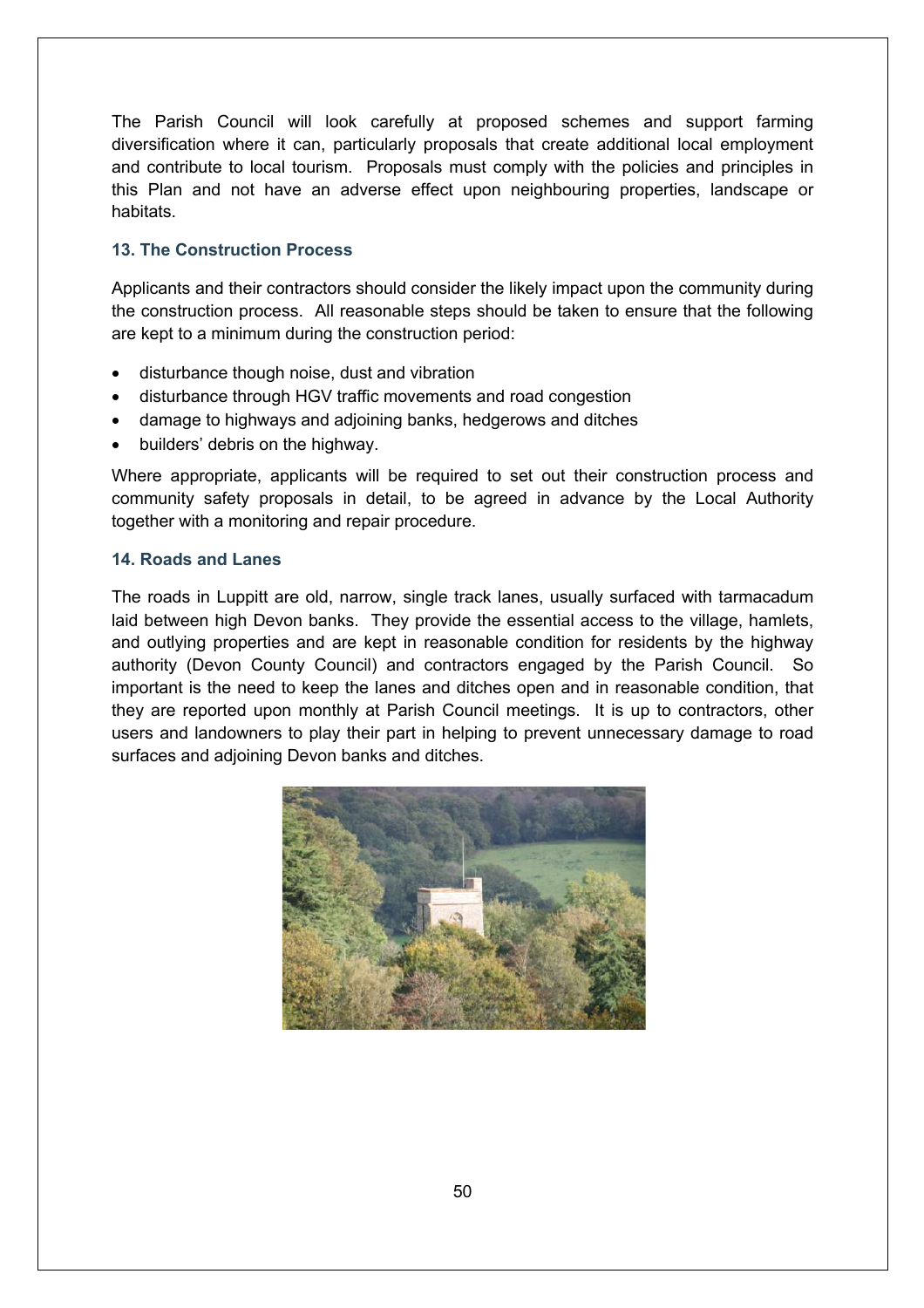## **7.6 Policies - New Development and Change of Land Use**

## **Policy ND1 - Location Parameters for New Development**

- **1. Brownfield Land**<sup>108</sup> To preserve the rural landscape and the character of Luppitt, applications for development or change of land use of farmland, woodland or amenity land will be strongly resisted except for uses connected with agriculture, horticulture and forestry or community uses. The use of previously developed 'brownfield land' is preferred for any development or change of land use.
- **2. Flood Plain** To preserve the rural landscape and prevent an unnecessary risk of flooding, applications for development or change of land use within the flood plains<sup>109</sup> of the River Otter and River Love will be strongly resisted, except for uses connected with agriculture.

## **Policy ND2 - Materials, Design and Siting**

To preserve the unique character of the parish and the rural landscape, great weight will be given to the following criteria in all applications for development or change of land use:

- 1. **Adverse Impact** Development and change of land use proposals that avoid adverse and harmful impact upon the landscape, existing settlements and neighbouring properties through adverse visual impact and the effects of noise, smell, vibration or increased traffic movements.
- 2. **Design** High quality design, particularly where that design is sympathetic to, and reflects the character of, existing vernacular and historic buildings in the parish<sup>110</sup>. For housing, reference to the *AONB Design Guide for Houses*<sup>111</sup> is encouraged.
- 3. **Reflecting Rural Character** A scale, mass and height of development that is sympathetic and responds to the immediate built environment and landscape and reflects the traditional rural character

<sup>&</sup>lt;sup>108</sup> Appendix 1 - Definitions

<sup>&</sup>lt;sup>109</sup> Appendix 12 - Luppitt Flood Plain Map

<sup>110</sup> *Luppitt Landscape Character Assessment* available at www.luppittparishcouncil.co.uk

<sup>&</sup>lt;sup>111</sup> Available from Blackdown Hills AONB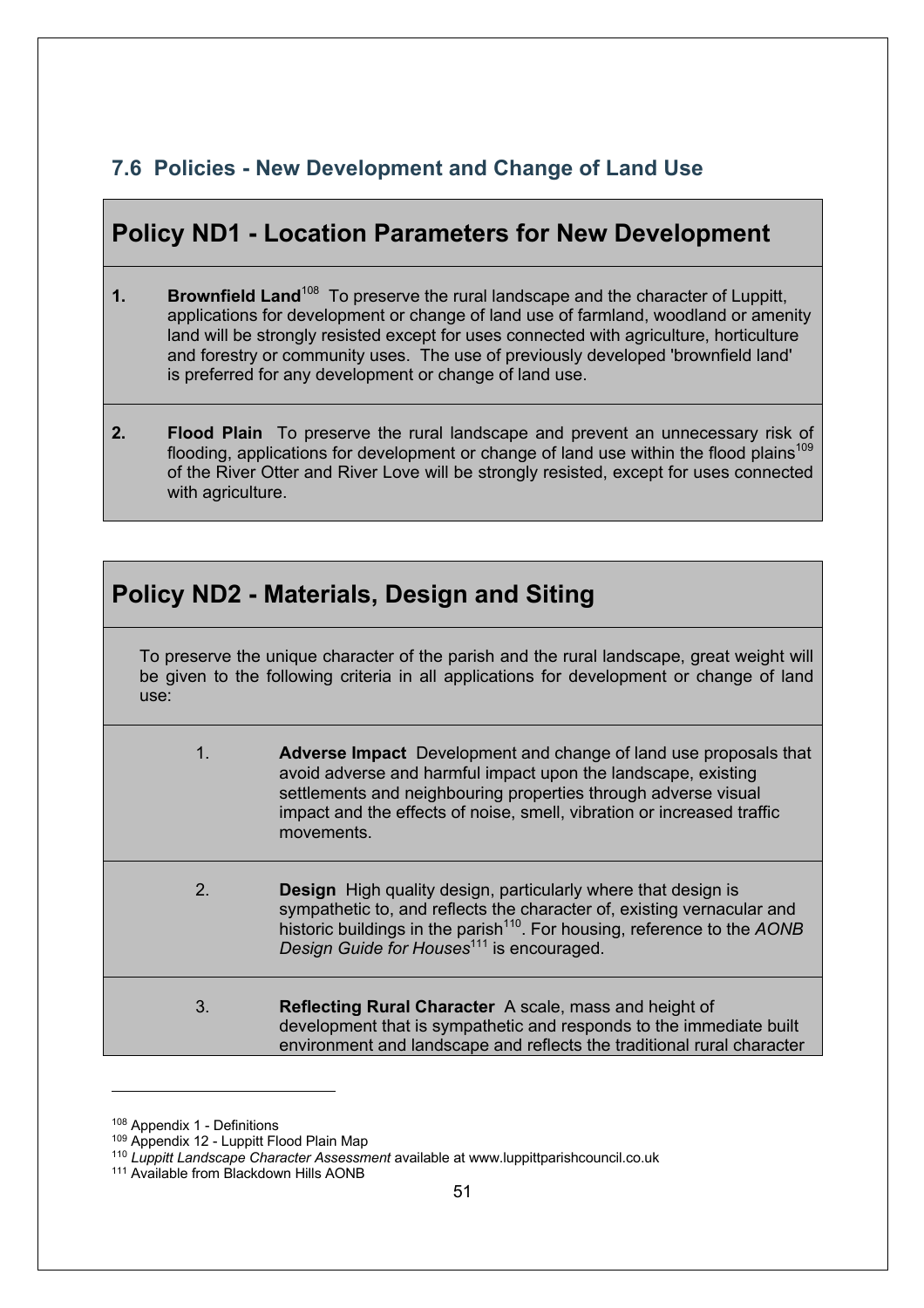|                | of the parish.                                                                                                                                                                                                                                                                                                    |
|----------------|-------------------------------------------------------------------------------------------------------------------------------------------------------------------------------------------------------------------------------------------------------------------------------------------------------------------|
| 4.             | <b>Siting</b> Siting that avoids hill tops and prominence and is sympathetic<br>to and respects the immediate surroundings and landscape<br>contours and does not adversely affect the local landscape character.                                                                                                 |
| 5.             | <b>Materials</b> External building materials <sup>112</sup> and finished colours and<br>tones that are non-reflective, locally distinctive and used to respond<br>positively to the immediate built environment, natural surroundings<br>and local context.                                                       |
| 6.             | <b>External Lighting</b> Lighting that preserves dark skies by keeping<br>external lighting to the essential minimum, using down lighting and<br>task lighting of the lowest practical wattage plus photocells, timers<br>and sensors wherever possible to minimise operating time, glare and<br>light pollution. |
| 7 <sub>1</sub> | <b>Screening</b> Screening and landscaping that permanently minimises<br>any adverse impact upon the landscape and surroundings using,<br>wherever possible, trees, hedging, shrubs and other plants that are<br>indigenous to Devon. <sup>113</sup>                                                              |
| 8.             | <b>Parking</b> Parking for cars and other vehicles is provided for on-site<br>and, if necessary, appropriately screened to minimise any adverse<br>impact upon the landscape and surrounding properties.                                                                                                          |

## **Policy ND3 – Housing**

1. **Rural Exception Sites**114 The scope for new housing development within the parish is strictly limited to 'rural exception sites' as defined in the National Planning Policy Framework (Rural Housing - Paragraph 77). To be eligible for consideration, sites must satisfy the requirements of Local Plan Strategies 7 and 35, be capable of accommodating all parking on-site and comply with the other policies in this Plan.

<sup>112</sup> Appendix 5 - Traditional Local Building Materials

<sup>113</sup> Appendix 6 - Natural Species

<sup>114</sup> Appendix 1 - Definitions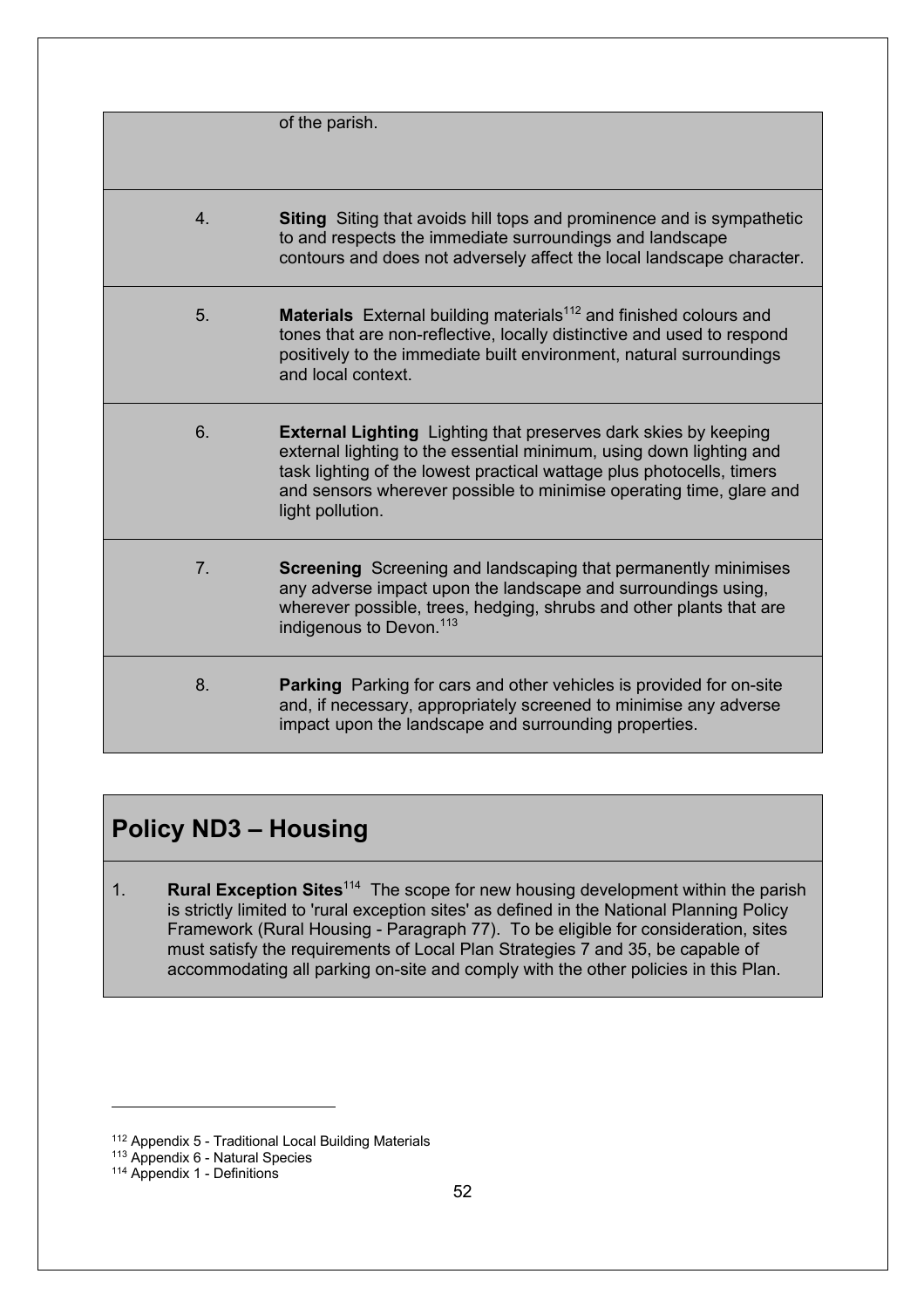- 2 **Affordable Housing**<sup>115</sup> Where a Housing Needs Survey demonstrates a need for additional housing, any affordable housing should:
	- be located on a 'rural exception site' (see ND3 (1)) within Luppitt village as defined in Appendix 1
	- comprise a mix of housing sizes and types to meet the demonstrated need
	- comprise at least 66% of the total number of units
	- be subject to occupancy restrictions in accordance with EDDC policy
	- be designed in accordance with the *AONB Design Guide for Houses* and in conformity with the other policies in this Plan.
- 3. **Open Market Housing** Where a Housing Needs Survey demonstrates a need for additional housing, any open market housing should:
	- be located on a 'rural exception site' (see ND3 (1))
	- comprise small housing of up to three bedrooms
	- comprise no more than 34% of the total number of units
	- be designed in accordance with the *AONB Design Guide for Houses* and in conformity with the other policies in this Plan.

## **Policy ND4 - Subdivision and Replacement of Houses**

1. **Subdivision of Houses** To increase the supply of smaller residential units to encourage the younger generation and other family members to remain in the community, the subdivision of houses into smaller units of accommodation will generally be supported providing there is no significant adverse effect upon the amenity of neighbouring properties and that each unit of accommodation has appropriate internal and external amenity space and off-street parking and that permitted development rights in respect of future extensions are removed.

2. **Replacement Dwellings** The replacement of an existing dwelling with a new dwelling will only be supported if the dwelling to be demolished has little or no architectural or heritage merit and does not contribute to the character of the parish, and the replacement dwelling is of a similar scale and mass to the existing dwelling and in all other respects complies with the policies in this plan. Exceptions will be considered on their merits.

<sup>115</sup> Appendix 1 - Definitions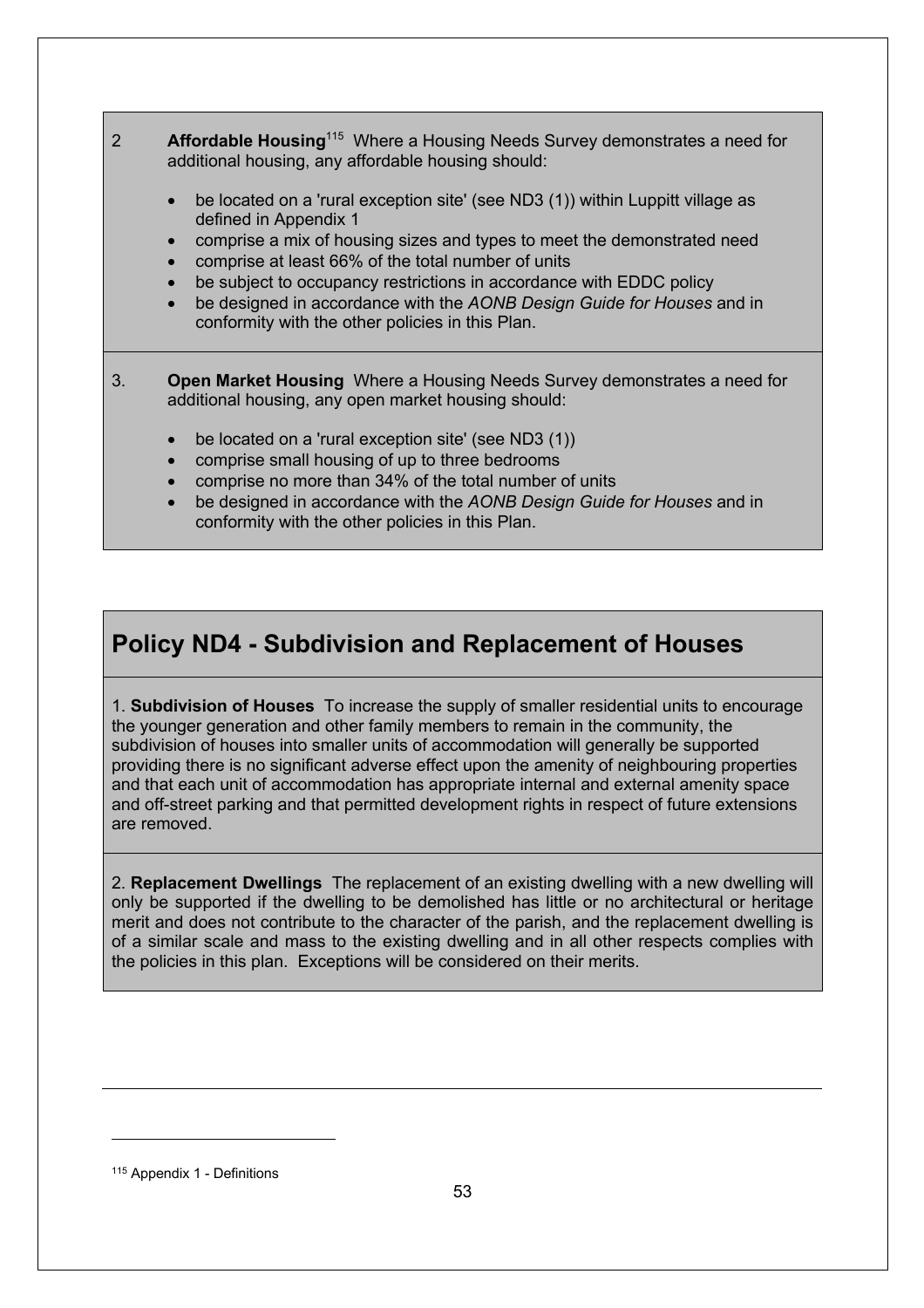## **Policy ND5 - Conversion of Redundant Traditional Farm Buildings**

To help preserve and protect redundant traditional farm buildings<sup>116</sup> which are identified as non-designated heritage assets,<sup>117 118</sup> conversion to other uses will generally be supported. Uses likely to be acceptable include, but are not limited to, small residential use of up to three bedrooms; office use; holiday cottages; other uses connected with tourism; and studios for artists and artisans. Such uses will be generally supported providing that the building's heritage is protected through careful and sympathetic refurbishment using appropriate materials<sup>119</sup> and good craftsmanship and there is full compliance with *Local Plan Policy D8 -Re-use of Rural Buildings Outside Settlements120*and the other policies in this Plan.

## **Policy ND6 - New-Build Business Premises**

To protect the character of the parish and its rural landscape, the construction of new-build business premises will generally be resisted, with the exception of small-scale artisan studios/workshops which will be encouraged. Such development will be supported providing that it complies with policies ND1 and ND2 and creates local employment opportunities. Any new development that significantly increases traffic movements or adversely impacts upon the landscape, distant views, dark skies or neighbouring properties will be resisted.

## **Policy ND7 - Holiday Cottages**

In the interests of promoting community vitality and utilising parish housing stock for full-time resident occupation, the change of use of existing residential dwellings to self-contained holiday accommodation where planning permission is required, and proposals for the construction of new holiday cottages, will be strongly resisted. Other proposals that support tourism, including (but not limited to) guest houses, bed and breakfast, lodges, caravans, tree houses, shepherds' huts, pods, yurts, tents, glamping and camping, will be considered on their merits but will be subject to the provisions of Policy ND10 and must comply with other policies in this plan in regard to their impact upon the landscape and neighbouring properties.

<sup>116</sup> Appendix 1 - Definitions

<sup>117</sup> Appendix 1 - Definitions

<sup>118</sup> See 6.5 Non-Designated Heritage Assets and 6.6 Built and Historic Environment (2)

<sup>119</sup> Appendix 5 - Traditional Local Building Materials

<sup>&</sup>lt;sup>120</sup> Appendix 15 - Re-Use of Traditional Farm Buildings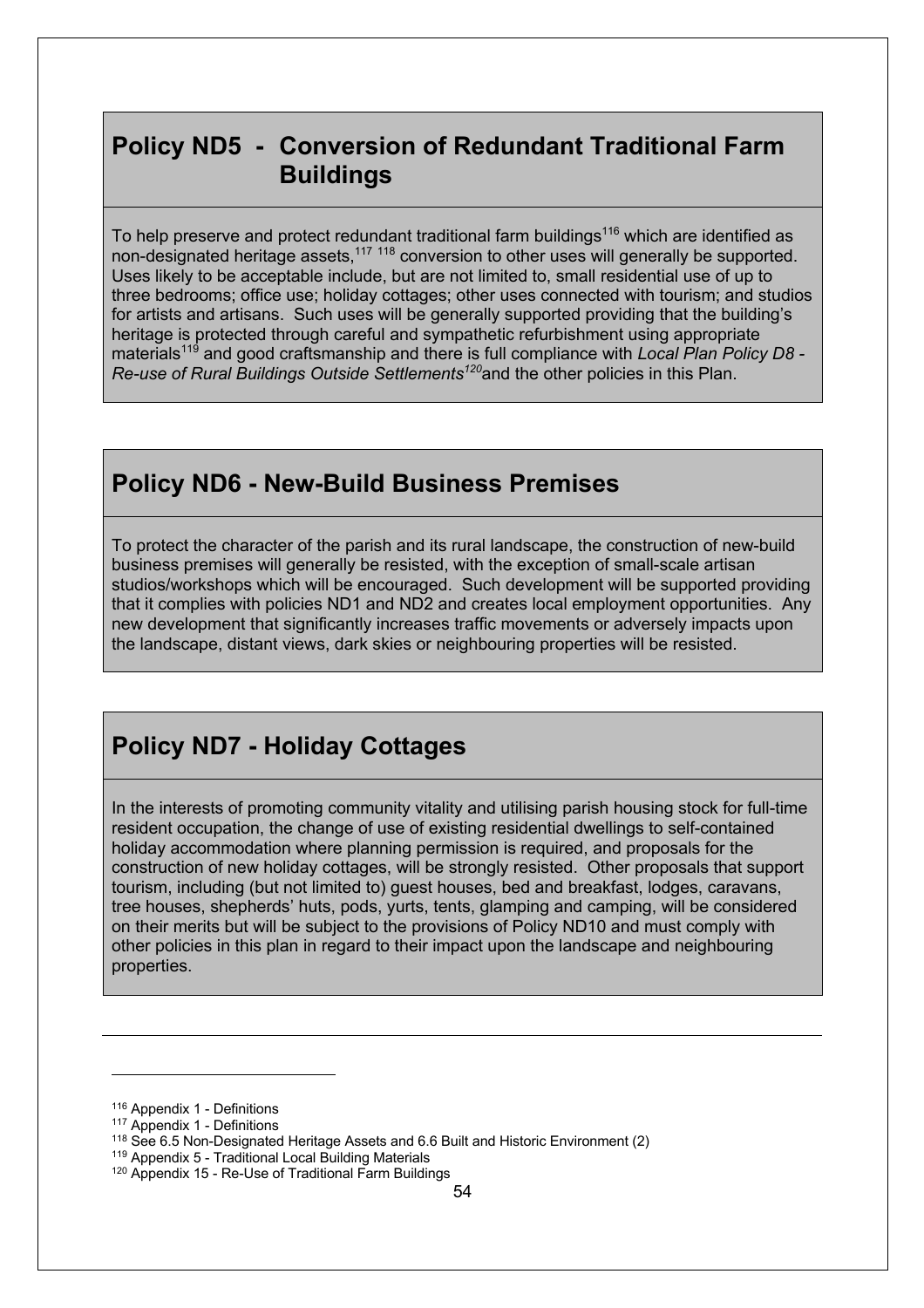## **Policy ND8 - Farm Workers' Dwellings**

To assist local farming enterprise, applications for farm workers' dwellings will be supported providing that the criteria in *Local Plan Policy H4 - Dwellings for Persons Employed in Rural Businesses*<sup>121</sup> can be met and that any permission is granted subject to an agricultural occupancy condition.

## **Policy ND9 - Farm Buildings**

To assist local farming, new smaller farm buildings and ancillary structures will generally be supported providing they are sited within or on the edge of existing groups of farm buildings, reflect the scale of existing buildings and do not adversely impact the landscape or neighbouring properties by visual effect, noise, smell, vibration or lighting and are in full compliance with *Local Plan Policy D7 - Agricultural Buildings and Development122*. If a more isolated location is unavoidable, buildings should be sited within the contours of the landscape to cause minimum visual impact and be effectively screened<sup>123</sup>.

## **Policy ND10 - Farm Diversification**

To assist local farming, support tourism and increase employment opportunities, the diversification from agricultural land use to other uses will be considered on a case-by-case basis subject to the following criteria:

> **1. Adverse Impact** Uses that cause nuisance or adverse impact upon neighbouring properties or the landscape, through visual effect, noise, smell or vibration or are of large scale, will be resisted.

> **2. Intensive Animal Husbandry** Intensive animal husbandry uses (rearing animals inside buildings for all or the majority of the time rather than on pasture) will generally be resisted.

<sup>121</sup> Appendix 14 - Farm Workers Dwellings

<sup>122</sup> Appendix 13 - Agricultural Buildings

<sup>123</sup> Appendix 6 - Native Species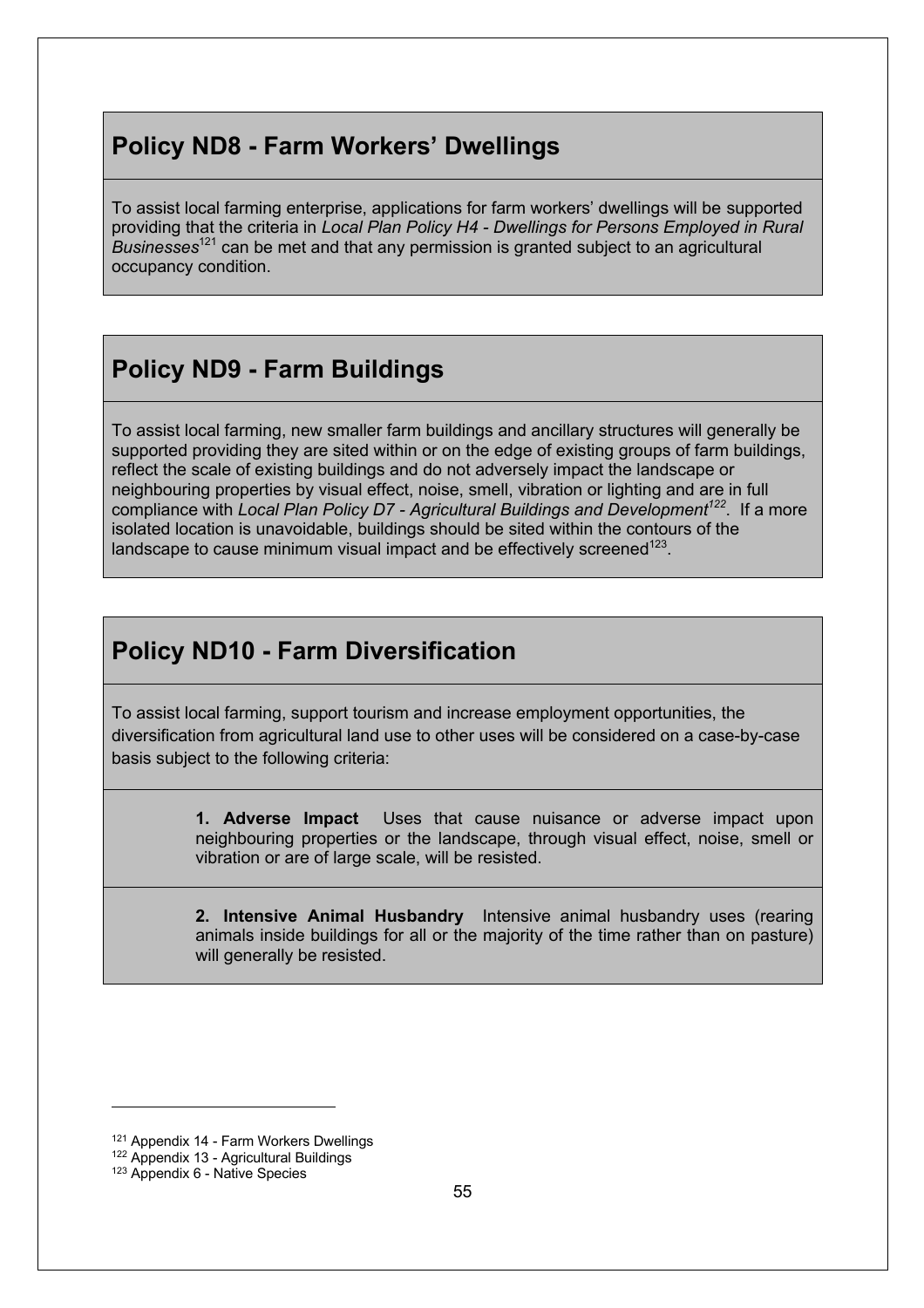**3. Glasshouses and Polytunnels** Development and change of land use proposals that include commercial glasshouses and polytunnels will be resisted unless it can be demonstrated that no environmental or landscape harm will occur. In particular, views into, out of, or across the AONB should not be impacted by glare, and expanses of plastic or glass should not be visible.

**4. Wedding Venues, Caravan and Festival Sites** The change of land use to wedding venues, caravan sites or festival sites will generally be resisted.

## **Policy ND11 - HGV Traffic**

- 1. **Traffic Movements** To prevent over-use, congestion and damage to parish lanes, adjoining banks, hedgerows and ditches, any development proposal that is likely to result in a permanent and significant increase in HGV traffic movements may be resisted.
- 2. **Management Plan** To minimise disruption to parish residents and damage to parish lanes, adjoining banks, hedgerows and ditches during construction, a Construction and Environmental Management Plan may be required where appropriate and provisions required for monitoring and repair.

#### **7.7 Community Actions - New Development and Change of Land Use**

- **CA13 Housing Needs Survey** The Parish Council will commission an independent Housing Needs Survey to determine the level of affordable and other housing required in the parish.
- **CA14 Affordable Housing Delivery** If 'need' is established and a suitable site identified, the Parish Council will investigate the feasibility, and encourage the delivery, of affordable housing.

## **7.8 Policy Justification**

The Luppitt parish community was widely consulted as to the type of development it would support in the period to 2031. This was recorded in the responses to the *2018 Luppitt Parish Questionnaire<sup>124</sup>*. Out of a population of 441 residents, 256 replied to the questionnaire representing a response rate of 56% which statistically speaking provides 95% accuracy.

<sup>124</sup> Available at www.luppittparishcouncil.co.uk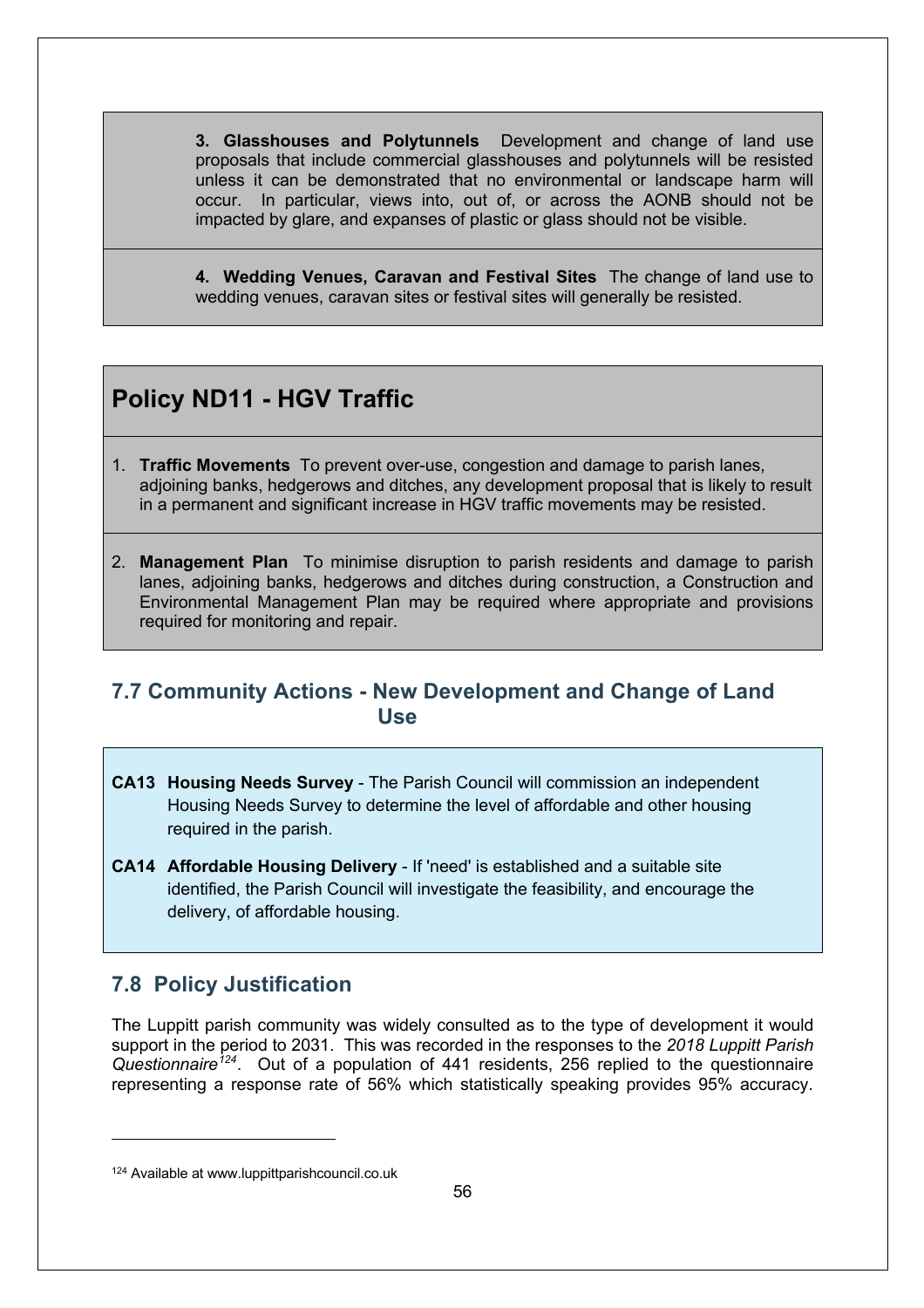The replies were independently analysed in a report by consultants Transform Research Consultancy Ltd dated 17th January 2019. 125

*The National Planning Policy Framework* requires Local Plan policies to give *'great weight'* to conserving and enhancing the landscape and scenic beauty in Areas of Outstanding Natural Beauty (Paragraph 172) and to ensuring that the natural environment and habitats are protected *(*Paragraph 174*)*. The NPPF also requires local planning policies to positively protect heritage assets and the historic environment (Paragraph 184). Within this background, however, the NPPF recognises that planning policies in rural areas should be responsive to local needs for housing and employment:

Paragraph 77 *- 'Local planning authorities should support opportunities to bring forward rural exception sites that will provide affordable housing to meet identified local needs, and consider whether allowing some market housing on these sites would help to facilitate this'.* 

Paragraph 84 *- 'Planning policies and decisions should recognise that sites to meet local business and community needs in rural areas may have to be found adjacent to or beyond existing settlements, and in locations that are not well served by public transport. In these circumstances it will be important to ensure that development is sensitive to its surroundings, does not have an unacceptable impact on local roads and exploits any opportunities to make a location more sustainable (for example by improving the scope for access on foot, by cycling or by public transport). The use of previously developed land, and sites that are physically well-related to existing settlements, should be encouraged where suitable opportunities exist'.*

The use of 'brownfield' land over farmland, woodland and amenity land is also supported by the NPPF:

Paragraph 118 c *- 'give substantial weight to the value of using suitable brownfield land within settlements for homes and other identified needs, and support appropriate opportunities to remediate despoiled, degraded, derelict, contaminated or unstable land'* 

The benefit of high-quality and well-designed buildings is recognised in chapter 12 which requires policies to be developed with local communities to reflect the local area character:

Paragraph 125 - *Plans should, at the most appropriate level, set out a clear design vision and expectations, so that applicants have as much certainty as possible about what is likely to be acceptable. Design policies should be developed with local communities so they reflect local aspirations, and are grounded in an understanding and evaluation of each area's defining characteristics. Neighbourhood plans can play an important role in identifying the special qualities of each area and explaining how this should be reflected in development.*

<sup>125</sup> Available at www.luppittparishcouncil.co.uk